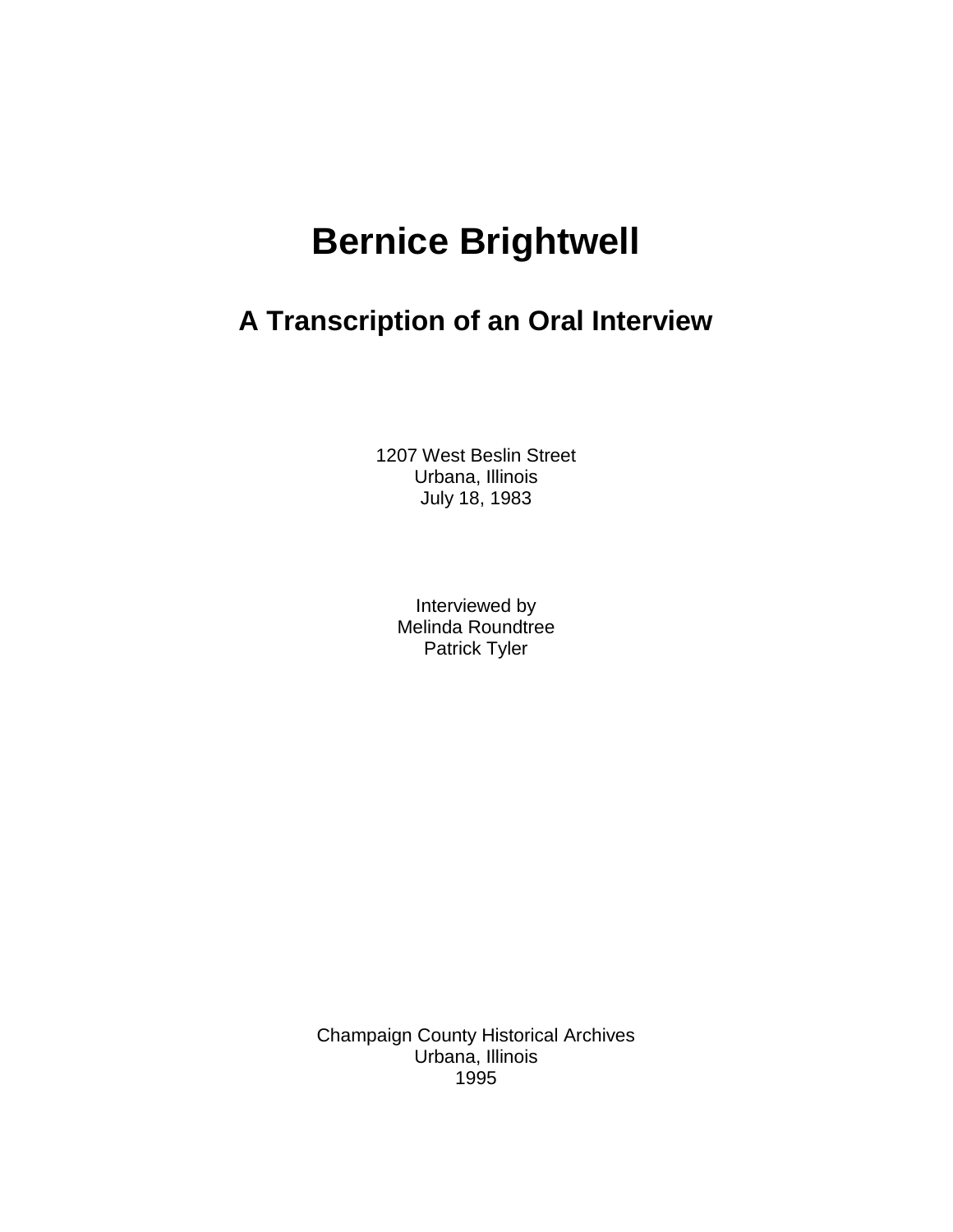# **Introduction**

This interview is with Mrs. Bernice Brightwell, a retired librarian at the University of Illinois. Mrs. Brightwell is the daughter of the late Albert R. Lee, who was the Chief Clerk at the University of Illinois. Mrs. Brightwell was born in Champaign on June 24, 1907.

The interview took place on July 18, 1983, at Mrs. Brightwell's home, 1207 W. Beslin St., Urbana. The interviewers were Melinda Roundtree and Patrick Tyler, representing the Urbana Free Library Archives.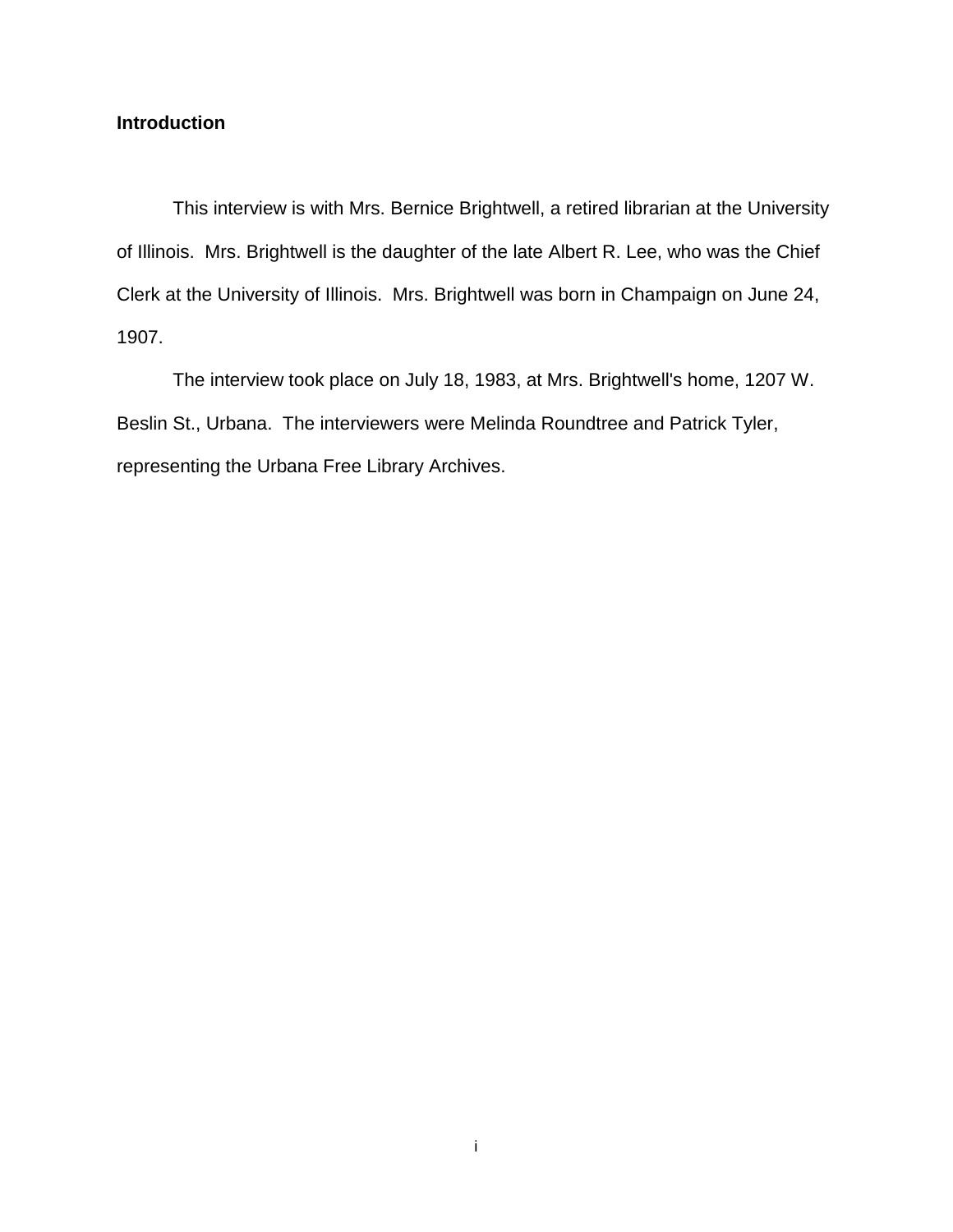# **Bernice Brightwell, Oral Interview SIDE A**

Bernice Brightwell: I was born at the old home place at 605 North Walnut Street, Champaign. I was the only daughter of Albert R. and Maude McCurdy Lee. I had two brothers, the eldest being Albert M. and the youngest being Maurice W. My childhood was uneventful; back in those days in the late teens and early twenties, I received my schooling at a little school about two and a half blocks from my home, which was called Gregory School. At that time, Negro children weren't too well respected. I don't know. The black children would always play together and be together, and then the white children would always play together. But as I grew a little older, it seems to me I became a little more accepted.

When I entered the sixth grade, the teacher of the sixth grade was the principal of the school and she sort of took me as her pet. I was tiny and I read well, and she liked for me to read to the class. After school when we'd go home we would hear such remarks as, "I see a dark cloud. It must be going to rain; I see dark clouds coming down the street." That's just the way prejudice was back in those days. Well, we disregarded - we didn't pay any attention to it.

Finally, my days ended at Gregory and I was ... At that time they didn't have junior high schools. They had a school that was sort of a bridge between like the junior high school. You went to seventh and eight grades there, and when you finished there, then you went to high school. So, it was called Central School. They have a historical marker there now. It's where the old Post Office used to be, across from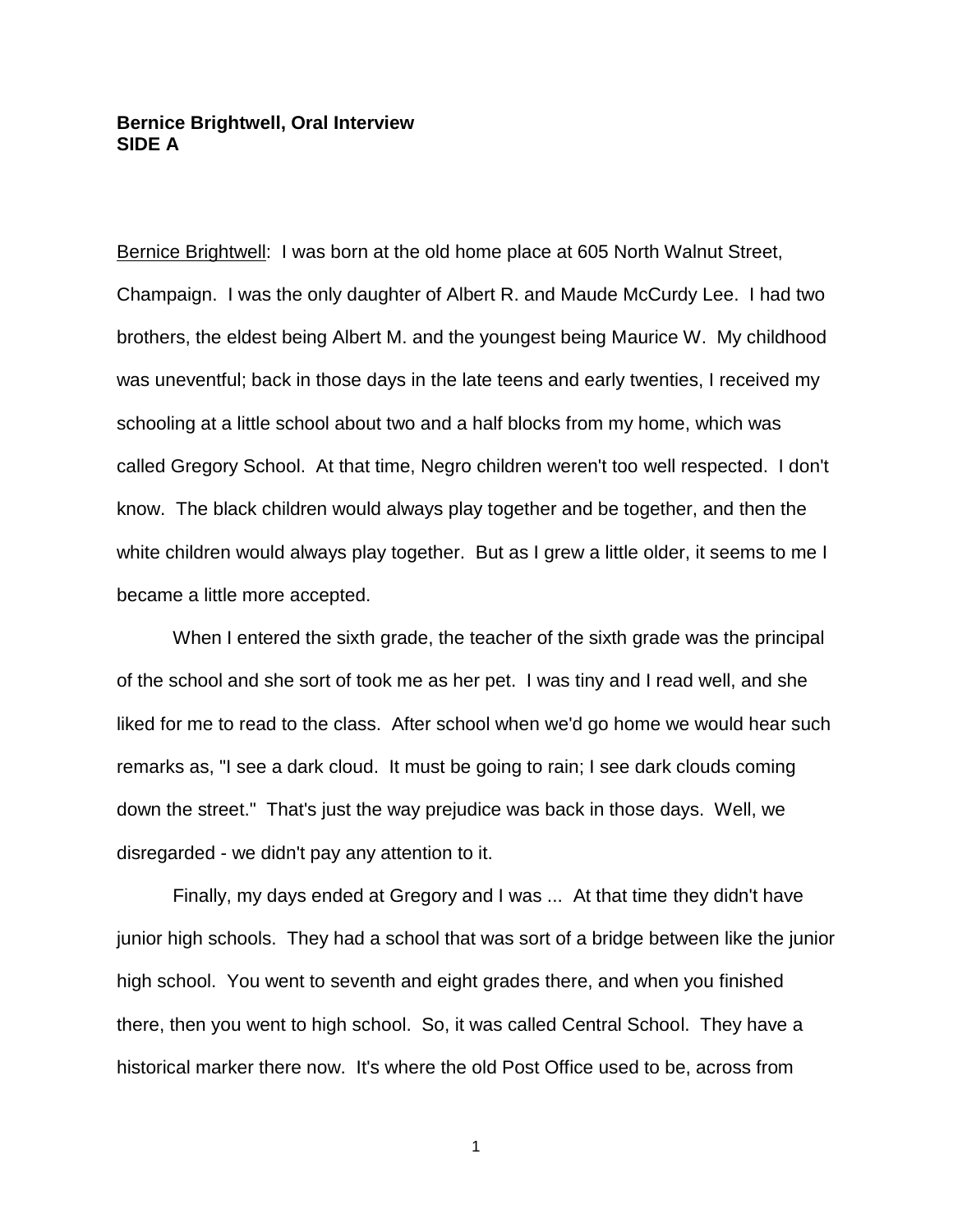Robeson's. The Post Office was on the corner and Central School was there, where they have this historical marker. It was the first old high school too. My father, I think, went to high school there. It says on the historical marker. I think it says Champaign High School. Then I went on to high school. I finished seventh and eighth grades at Central, which had four years of a college preparatory course. My father insisted for my language that I take Latin, because he said that was the basic language and since I planned - I always wanted to teach English, and that was a very good background study. So I took that, Latin, all of my two years that was required for a foreign language. Then when I finished high school - do you want dates?

Patrick Tyler: Yes, I was wondering what date you were born.

Bernice Brightwell: Oh, I was born June 24, 1907.

Patrick Tyler: And you graduated from high school ...

Bernice Brightwell: I guess, let me see I don't know what date that would be. Anyway, I graduated at the age of seventeen. I don't recall what date that would be though. Let me see. Eight years, since ... well it was around 1925, I think, say and then I went on to college. At that time my father, of course, was working in the President's Office at the University of Illinois, and this made it easy for me because they helped me register, all of the various ones that worked in the office. And then I knew quite a bit about the University already, as I visited my father quite often in the President's Office. So it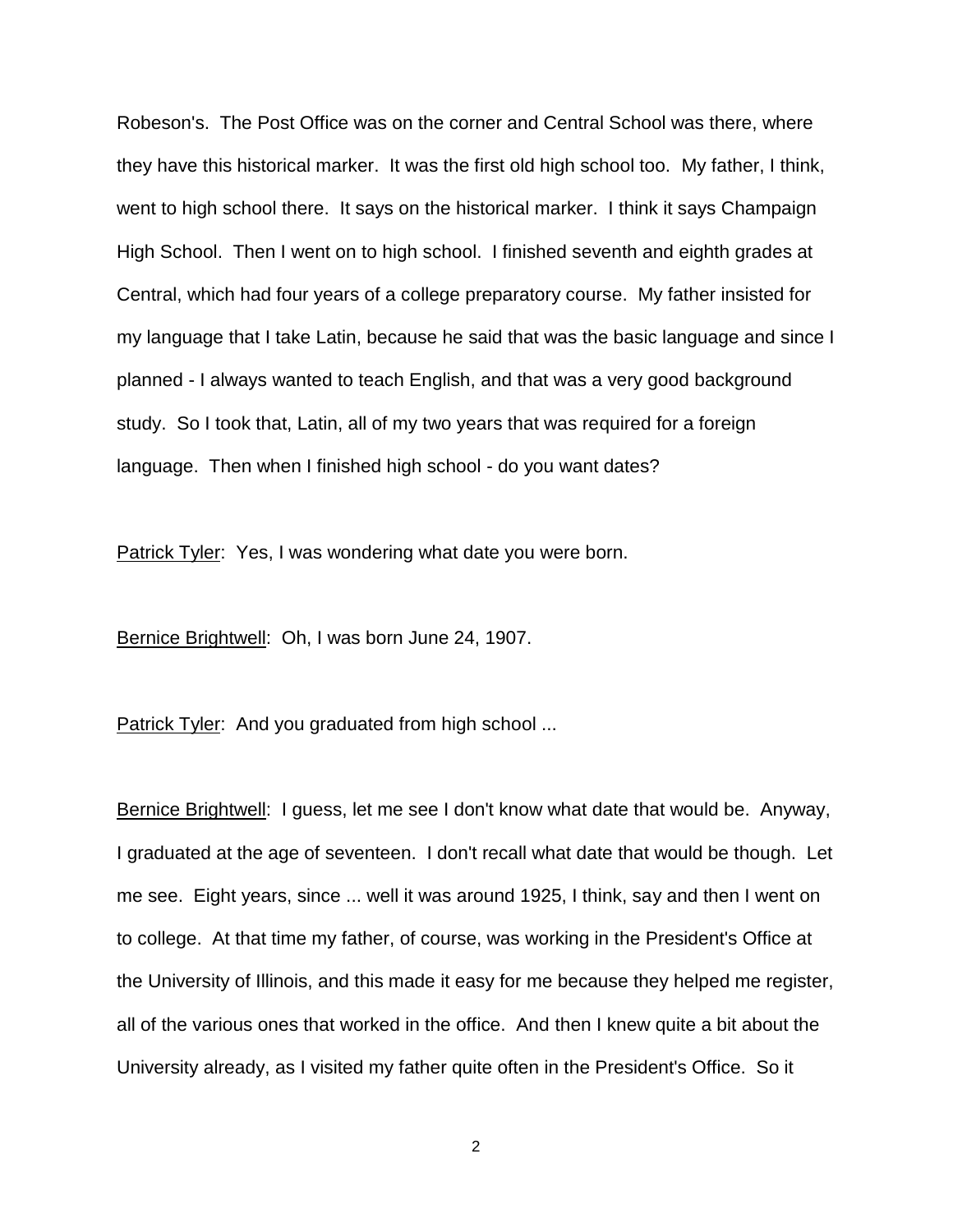wasn't hard for me to become adjusted to the University as it is for most students. I knew most of the buildings and all that sort of thing. And registration proved to be very easy, because I knew what my major was going to be, so I took my first-year courses in the proper order as prerequisite for those that would have to follow. In general, I went through college very smoothly, no difficulties. I recall the only course I flunked. I flunked it twice and that was swimming, and until today I don't like swimming. [Laughs.] I flunked swimming twice; that's the only two courses that I know of that I failed.

And then I got my bachelor degree in education in 1930. Then I went away to teach at Tennessee State University, Nashville, Tennessee. My brother also went there. He was teaching at Crispus Attucks High School in Indianapolis, but since I was so young and immature the president of the college thought it would be wise if my brother would go also. He persuaded him to take a position there also, as head of the department of industrial arts. I taught there a short while. I didn't like teaching; it was disappointing to me. My mother's health wasn't too well, so I came back here. The most important work that I had was at Chanute Air Force Base in the personnel office, Military Personnel Office, and working in the University of Illinois Library for 25 years. I didn't have library science. At that time when I started working in the library, they didn't have very many Negroes in the library. When I left, by that time they were hiring. But, I ran into so many difficulties in getting good positions, positions that I should of had according to my training. I ran into difficulties because back in those days there was so much prejudice. You had to go South to teach. You had to go South to do anything worthwhile, really.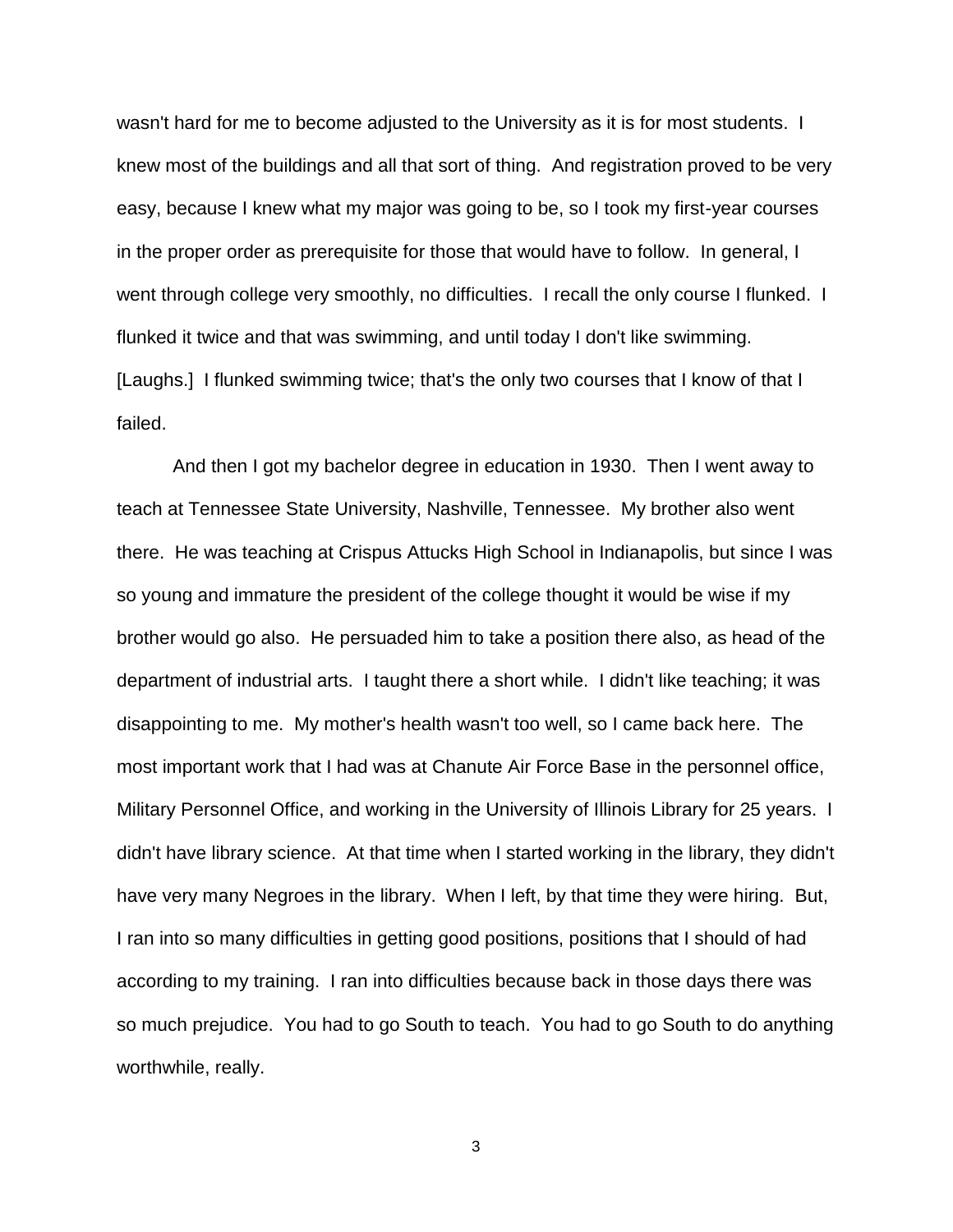Now when I came back, after I came back from teaching in Nashville, I went back and got my master's degree. I got a Master of Arts in English. Really it didn't do me very much good. I look around - see how these children can get jobs now without all that training even, you know, and get much better jobs than I got with all that training. So, it was very difficult for us. You don't realize it - how those prejudices hurt us young people in those days. We did well if we got a job in domestic service really. So I took little jobs - I was glad to get any sort of job - I took little jobs like stock girl at Robeson's Department Store and little jobs like that in between times until I could get a worthwhile job like the one at Chanute Air Force Base, and then the one at the library. And I missed quite a number of years because my parents were both ill, and I had to look out after them and take care of home and all that sort of thing. So I didn't have a chance to do very much other than that for quite several years.

Patrick Tyler: Could you tell us a little about your parents?

Bernice Brightwell: My parents? Yes, my mother was just a domestic person. She just loved to do housework. And my father - I'm sure you read of all this if you read anything about him - he was a prominent Mason, thirty third Degree Mason and he was head of the Knights Templars of this county. They call it the International Conference of Knights Templars. He's changed it to, he - what did he call that? Anyway, he changed the name of it. I can't think of it. It might come to me. Anyway, he was the head of Masonry, and then he was a church worker also. He was president of Bethel A.M.E. choir for about 35 or 40 years, and he was a district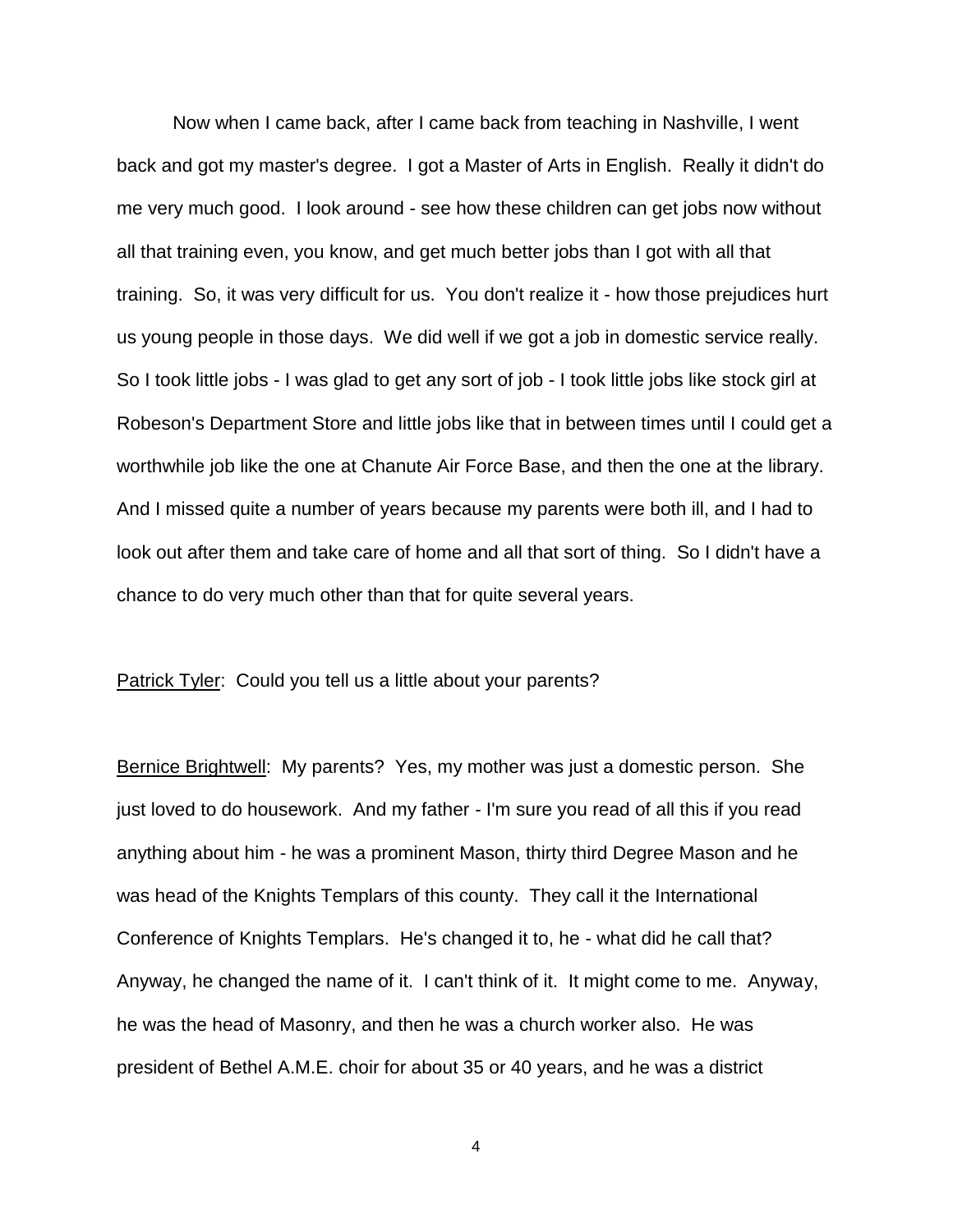superintendent of Bethel A.M.E. Sunday School for equally as long a period. So he was interested in the University in that he did so much for the black students.

When the students would come here to register they knew automatically to go to Mr. Lee, because some others had told them about him. So many of them weren't able to pay their fees right away so they could register. My dad would go to the main offices and help them defer their fees and pay later when they could afford it. He was always looking out for Negro students, in getting them positions when they finished and trying to encourage them in athletics. They didn't want Negroes on the football team in those days. And a young man that stayed at our house, he could pass for white, but they knew he was Negro, so they made it hard for him. He was hightempered and Coach Zuppke knew this and he would play on those things so he could be dismissed from the team. My father fought valiantly for athletics. That was one of his main fights. I was trying to remember the coach. I have read some of the letters he wrote to them, interceding for black students.

And finally, gradually, they put them on the track team, on the football team, and basketball, eventually. It took time, but my father, before he passed, he saw the realization of his dreams. I mean some were playing, because I used to date a fellow that was a track star on the track team. My father would always encourage them to go to church. They used to have a meeting they called the Lyceum and it was for the community and the students. They would meet on a certain night every month and have a paper about the students, you know, sort of little intimate things about the students. This was a way he won the students over to coming to church. Then he would put them in the choir, singing in the choir. He was always - that was uppermost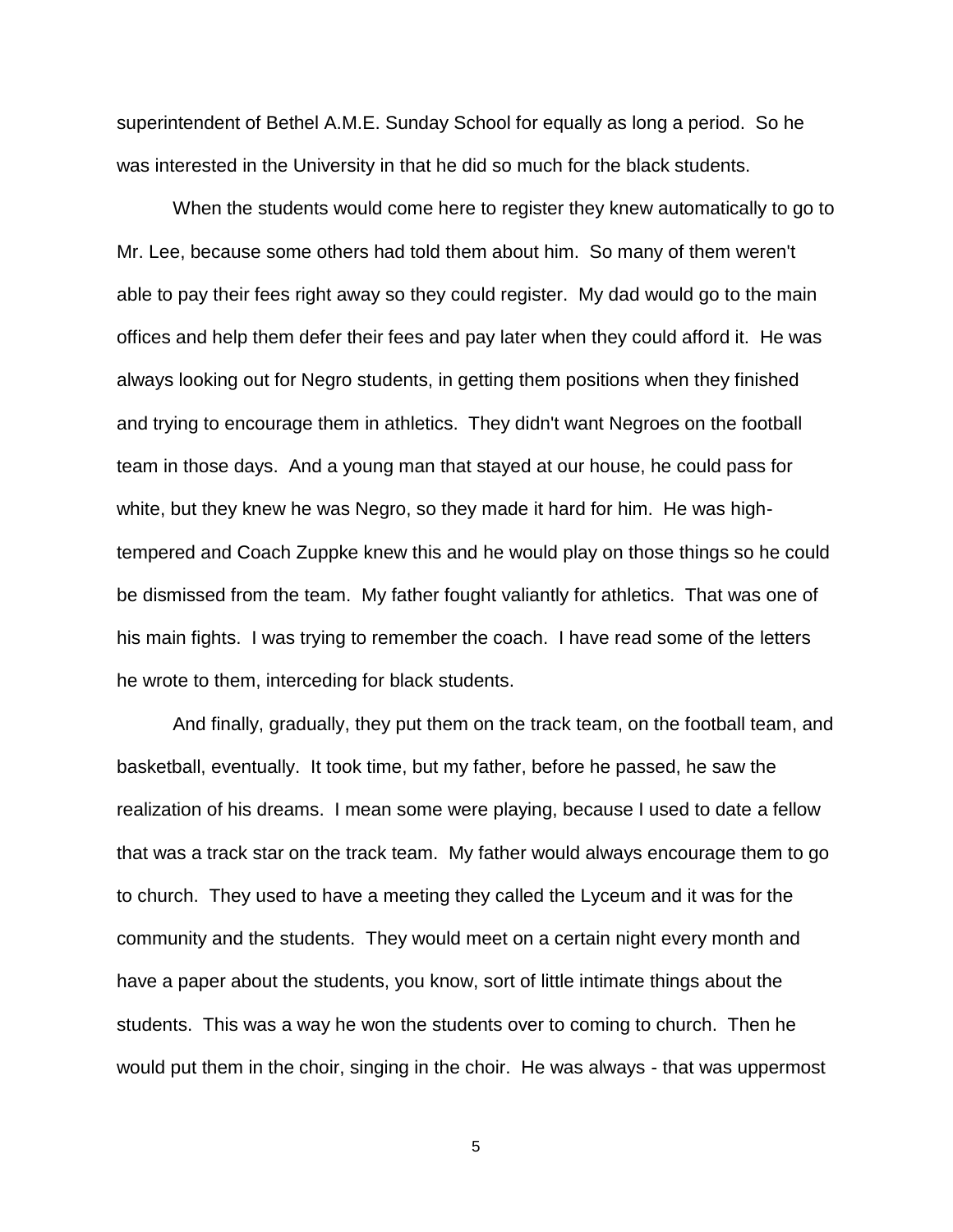of his mind - promoting various things that might help Negro students live a better life here.

I recall way back when my brother was in college, I was still in high school and they used to kid about a place they called the Beanery. That's the only place they could go on the campus and eat and it wasn't exactly on the campus. It was on the corner of Wright and Stoughton I believe. Anyway, that's the only place they could go eat. Then when I was in school, during lunch hour if I didn't want to go home, the only place we had to go was the women's building and lie down. They didn't have the Illini Union Building then. When I was in school the place where the Illini Building is now was an old dilapidated building called University Hall. This was the main building most of the classes - your English classes and so forth usually had in there - had it in that building. My father said that it used to house all of the administrative offices and all of that. And then the building there on the corner that's called the Mathematics Building, it used to be the old library I believe. My dad has bits if I can find them, telling about some of those old buildings. You know the library when it was located there on the corner - on the corner of Wright and - well, it wasn't really on the corner it sets back. It's on Wright Street actually. And lets see what else I can remember - got me stirred up. Now just, oh, say, about a couple of years ago Mr. - oh, I can't think of the man that's the archives librarian. He sent me this faculty directory. This is what the faculty you've seen the faculty directory now haven't you - how thick and big it is, and this was back in 1914 I believe. Yes, in 1913 to 1914. This is the note and I can find his name on here. Mr. Brichford. This is the note he sent me. This is the faculty. See how few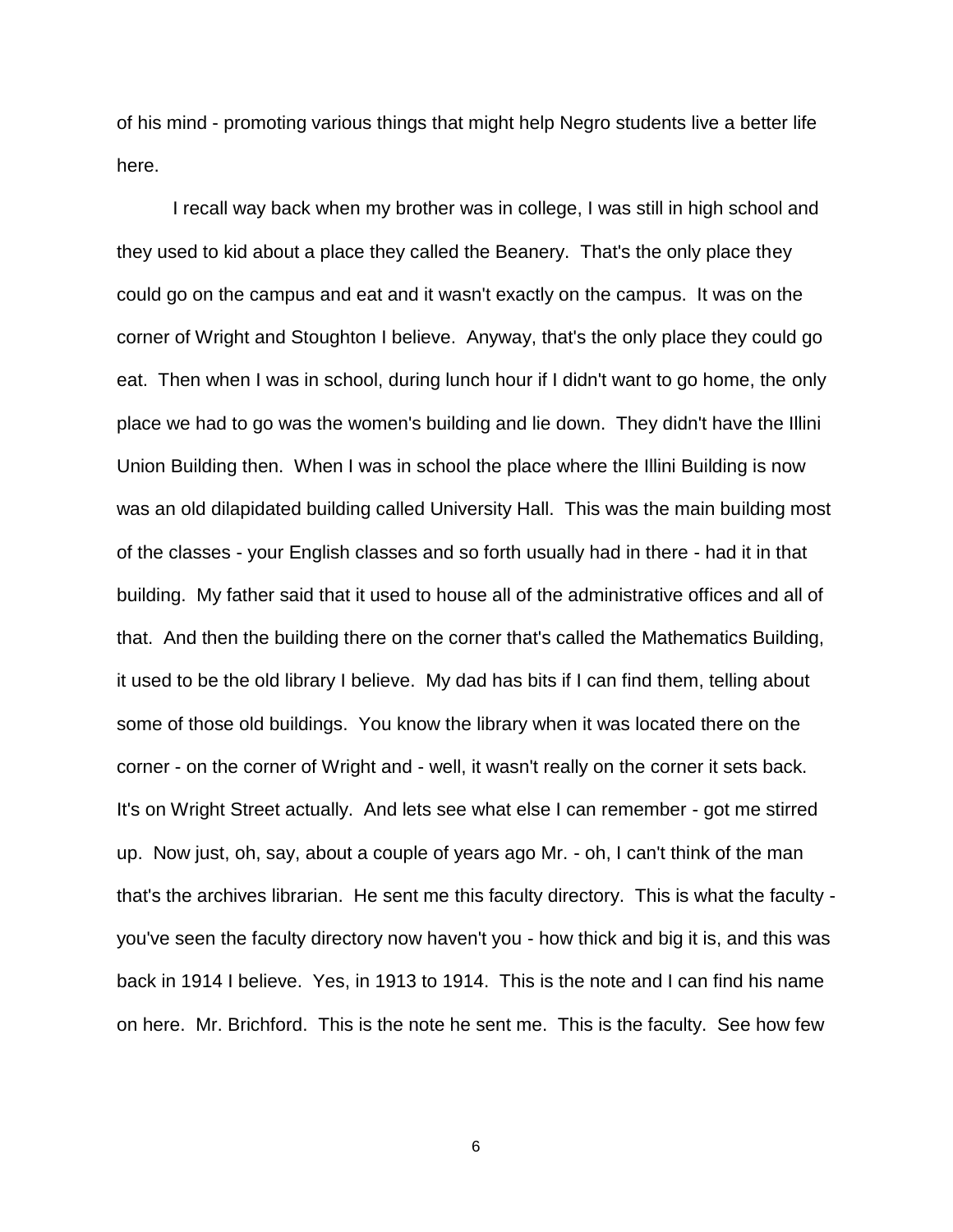people worked there then and now the faculty book is about that big [referring to the thickness of directory].

Patrick Tyler: This belonged to your father.

Bernice Brightwell: Yes, that book belonged to my dad. That was among his possessions. Oh, I never did tell you I did join a sorority, too, Alpha Kappa Alpha Sorority. I belonged to Gamma Chapter, when I was an undergraduate and they didn't have graduate chapter here for so long, and I guess I was one of the ones responsible for Epsilon Epsilon Omega being here now. At that time we had so few members that I had to double both as "epistolis" and "grammatis," recording secretary and corresponding secretary. I had to do both.

So I wrote a letter to our regional director in Chicago. Soro Wilkins, I believe was our regional director then. And at first she refused. She said she didn't think there were enough black women on this campus to have both a graduate and undergraduate chapter. I wrote her back the second time. The second time she granted it, granted us our charter. So I was honored about twice by my chapter here, Epsilon Epsilon Omega for being a fifty-year member. I have a pin they presented me, also a little locket they presented me, so I was honored twice actually. So I have been a soro - sorority sister for quite a number of years. I'm not very active now. I go occasionally. I attend the various functions that we have. I enjoy being with them, with my sorors. And I didn't want to leave that out. I was just about to forget that.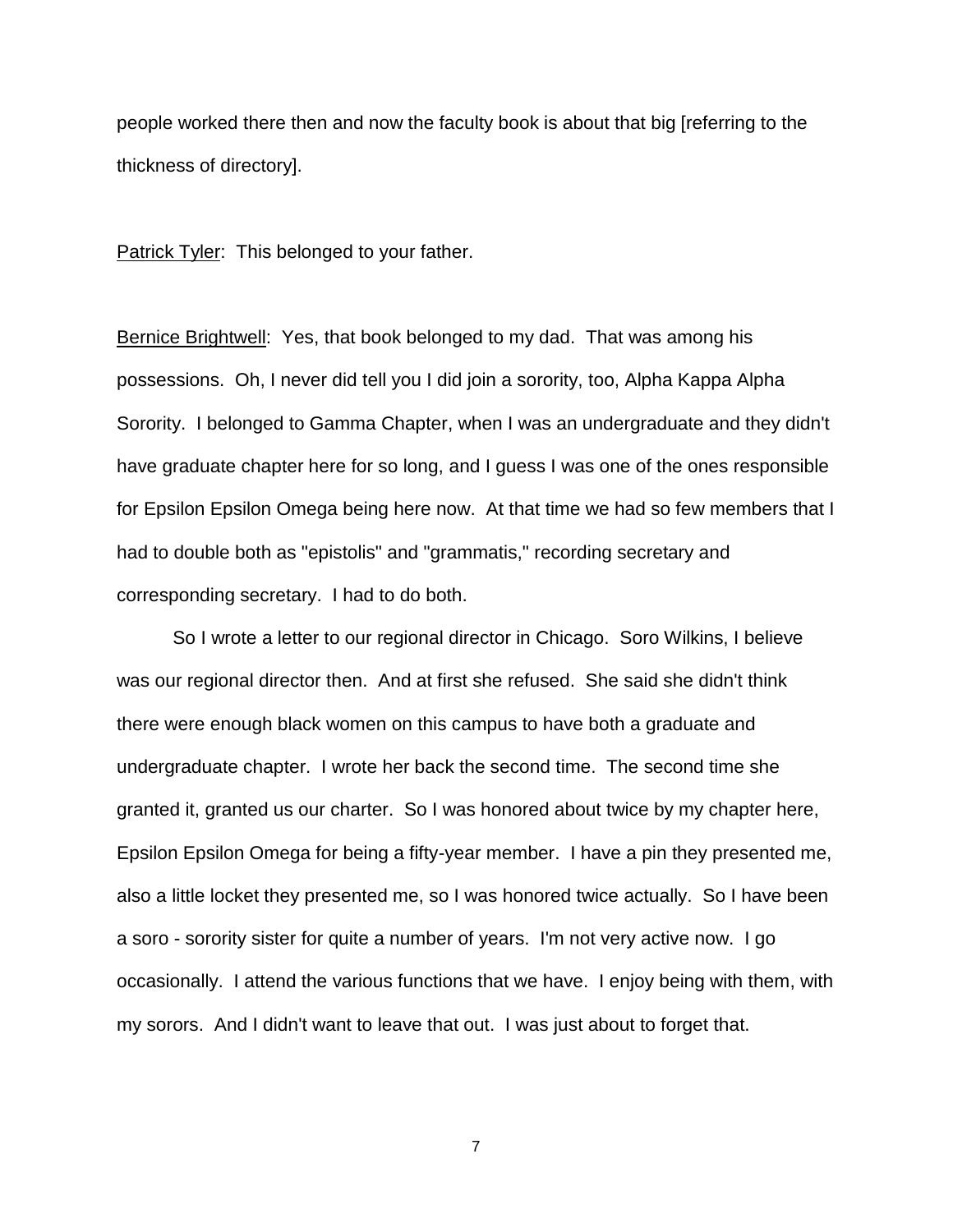Now, you want to know a little more about my brothers. My brother Albert, the oldest boy, he didn't see fit to go on to college but he got a good position carrying mail on the campus. And my brother, Maurice, went to school. He was taking electrical engineering. He felt that he wanted to get a little experience, so he stopped school and went to Chicago and he got a good job, you know, doing this type of work. But, they found out he was a Negro and then they tried to get rid of him. So then he came back to school. The first time he was in electrical engineering. The second he came back, he saw the Negro didn't have much chance there, in electrical engineering. So he took industrial arts and that's what he finished in, industrial arts at the University of Illinois.

He married an Oklahoma girl. Her father owned a lot of oil lands there, so he was in control of a bank in a little town called Boley, Oklahoma. So my brother went there to work in his father-in-law's bank. It really wasn't his bank, but I mean he was controllership. And it is the same bank that the Pretty Boy Floyd gangsters held up, and they killed the president, a Negro. They killed him, but those Negroes got their guns out and they really went, and they killed one of his best men. It wasn't - what was the one they caught in Chicago? It wasn't him. It was one of his best men, Pretty Boy Floyd. I can't think of his name. I have a book in here. If you'll excuse me for a minute, I'll see if I can find it. It's about the story of Boley. [She goes to get the book.] In that it tells about that robbery, and the man that wrote it is a native of Boley. It's an interesting town. They have their own - everything is run by Negroes, no whites. They don't allow it. Whites can come in and go out. But this is their rodeo they have each year, Boley Rodeo. And this - I'm getting a little ahead of my story, but my nephew, my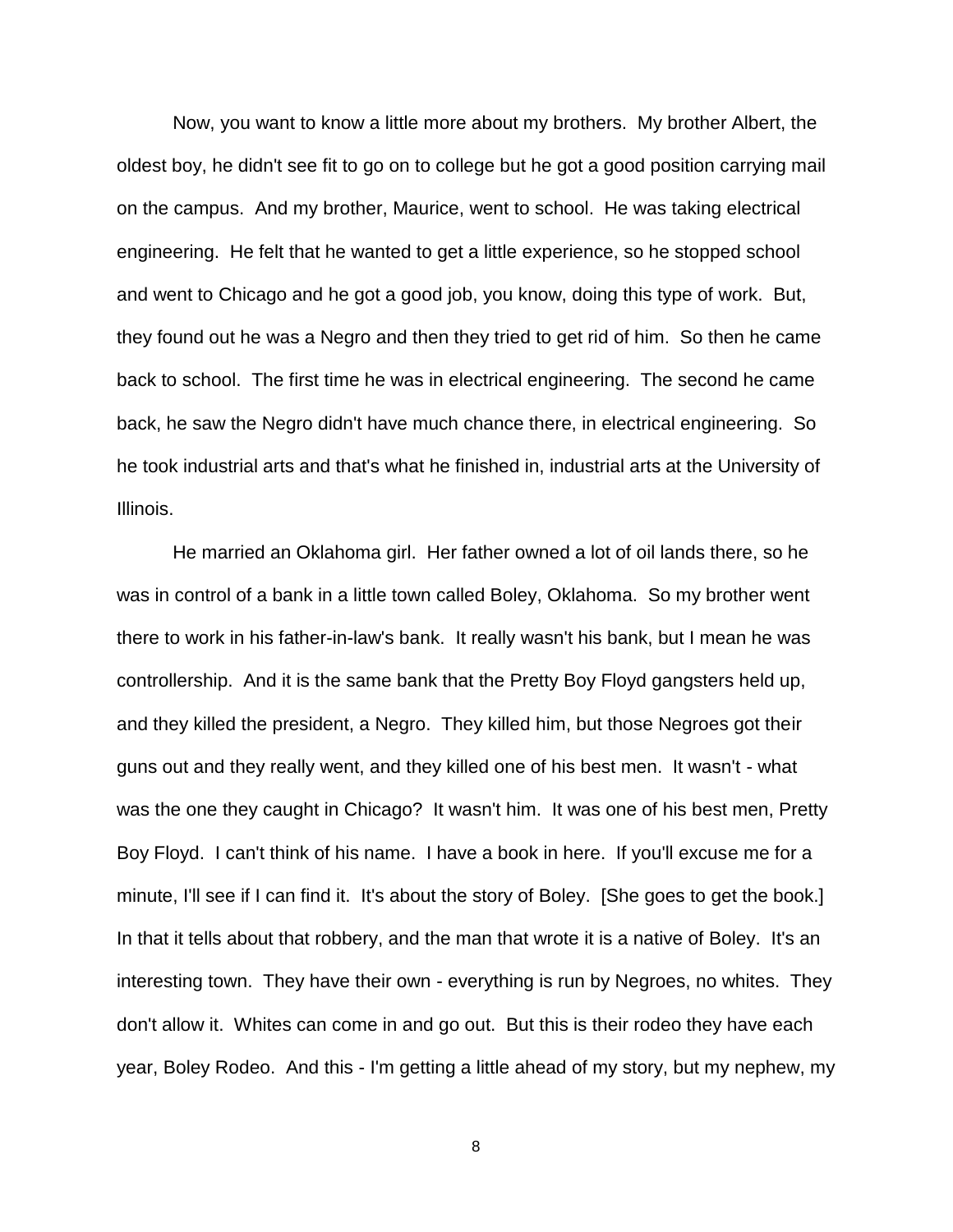brother Maurice's son, had a daughter that was Miss Black America - well, she was first runner up to Miss Black America.

Well, speaking of my brother, he climbed very fast there in Boley. He taught school for a while, then he became official of the bank, and then he invented this cooker you no doubt heard of it - I can never think of the name of the cooker. I should know that, and I can never think of the name of it. My husband knows it. I'll soon tell you. He had programs and so forth on the air about it. It's called Smokaroma, his cooker. He invented that. He not only invented it, but he manufactured it himself right there in Boley. That gave a lot of the black people there work. A lot of those farmers who weren't doing so well farming worked in his factory. Now the boys are carrying on. His two sons, Maurice the older and Forest Albert the younger, they're carrying on that business. They go all around the country. My nephew was on T.V. on Dan Rather's Show. Did you see that? Oh, he was on Dan Rather's. It's some kind of difficulty they're having. I don't understand it, you know women. [Laughs.] Anyway they're solving it, whatever it was. They had him on for about ten minutes or so on with the national hook-up with Dan Rather. And I'll show you after awhile the picture of the family. Life Magazine ran a picture and a story about Boley and the Smokaroma Cooker.

Now the first thing my brother invented was a little small cooker. You make, cook a hamburger in five minutes or five seconds or something like that. Now they have them on the market. I said well, my brother invented that several years ago, because he passed it - I think it was seventy, seventy-one or two, someplace along there. Now my other brother, I think I told you what he did. He carried mail on the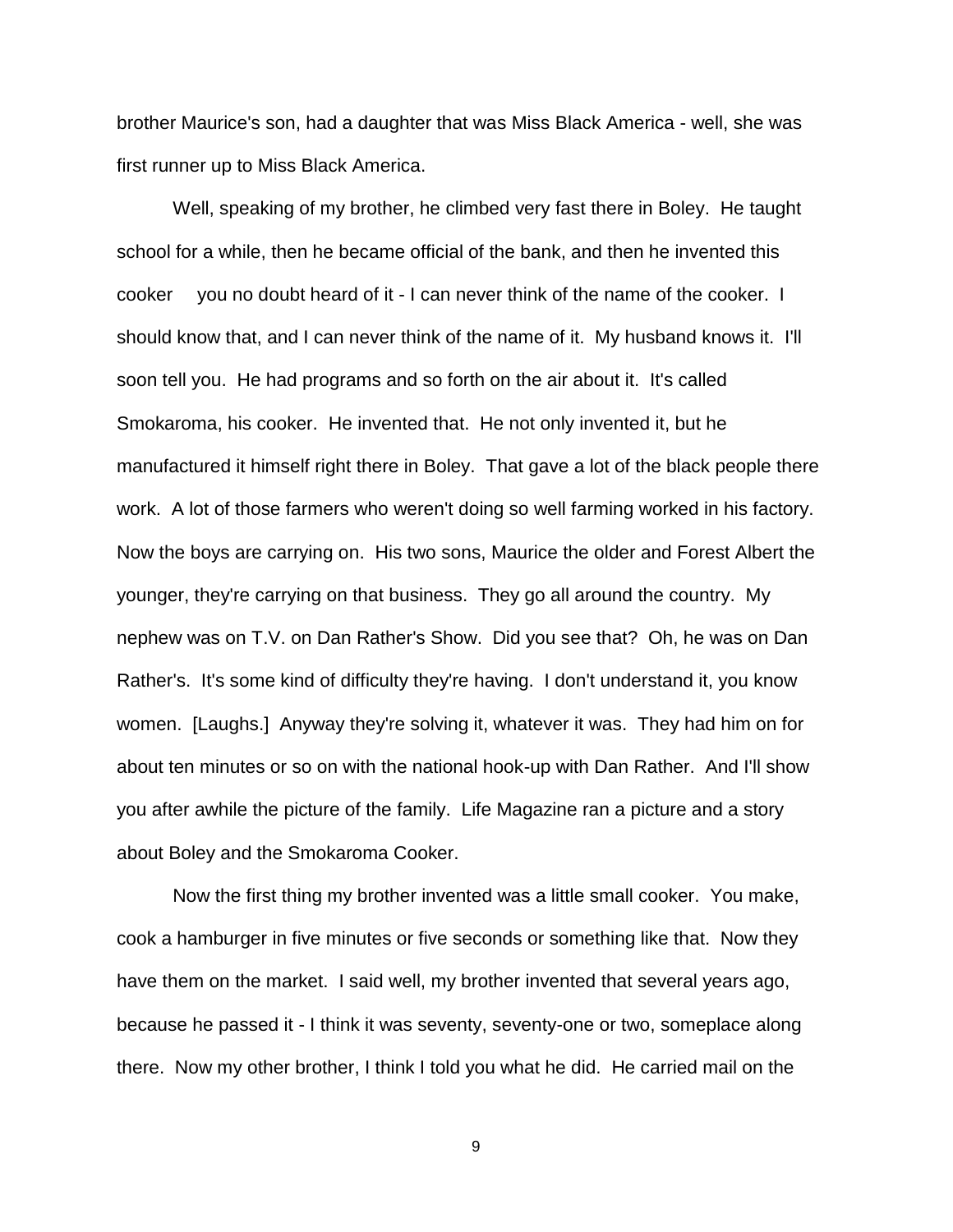campus. It was just the three of us. Is there anything else now that you want to ask about?

Patrick Tyler: How about life in Champaign-Urbana during the war, the Second World War?

#### Bernice Brightwell: The Second World War?

Patrick Tyler: Well, even before the war. How about the Depression?

Bernice Brightwell: The Depression, oh yes, that hit pretty hard, but dad still had his job over at the University in the President's office. But, you know the salaries were so low back then in those days. Of course, food was low, too. [Laughs.] You could get a loaf of bread for a quarter or something like that, and get a hamburger - a dime one or a nickel one. So, of course, the prices were down but his salary wasn't very much. But he kept on through all right because he still maintained his office. Now what they really - they named him Chief Clerk, but he was really administrative secretary was what he was - because he was a ghost writer for the president. I read some of the speeches and things he wrote. Like he wrote the greetings that you see in the athletic programs, you know that you - souvenir programs. Like the greetings, and like that, my dad wrote some of those, I think. He was a ghost writer. Now they would probably call him administrative secretary or assistant, wouldn't they? Administrative assistant.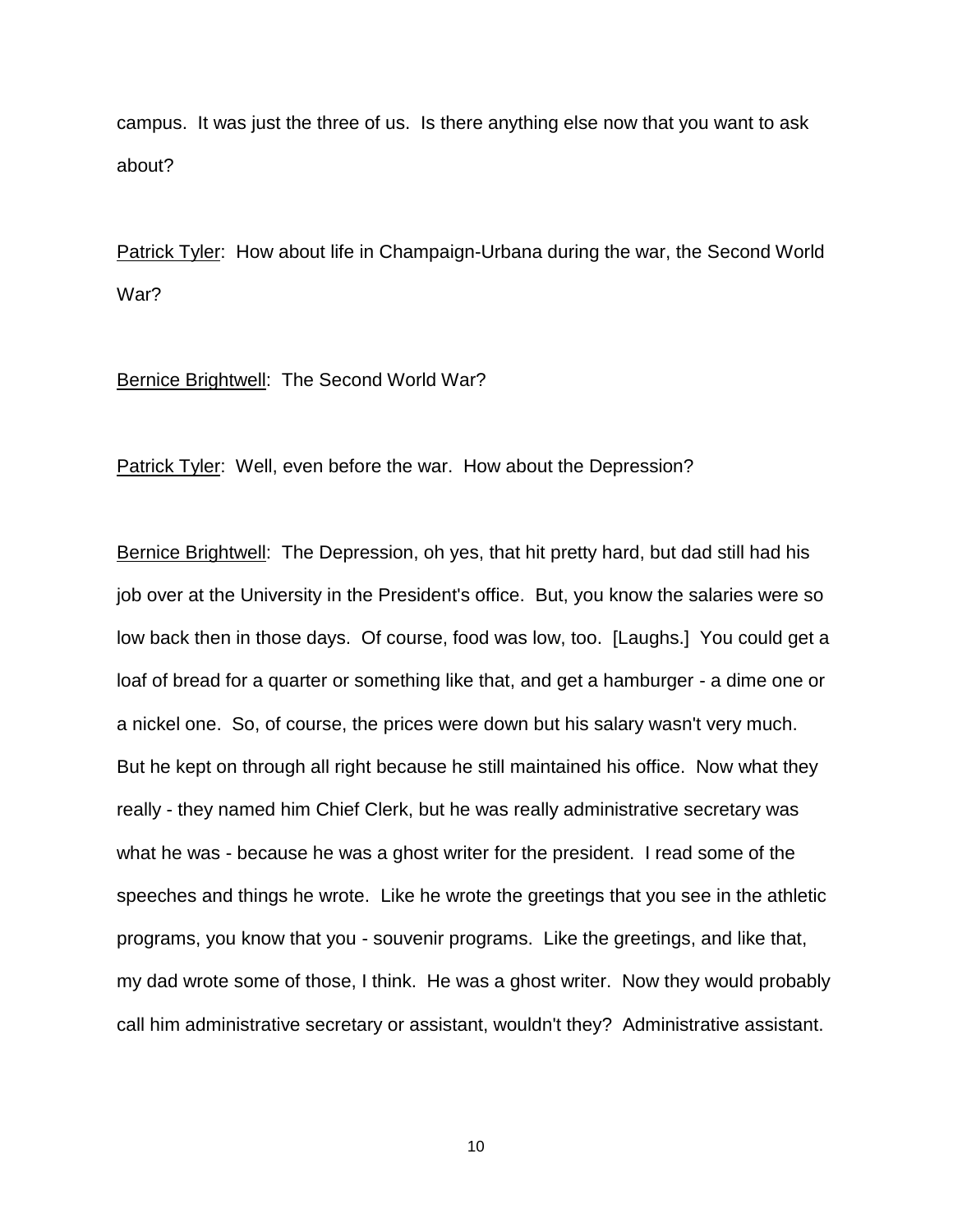But, in those days they called him Chief Clerk in the president's office. So, I don't know what else I can tell about ...

Patrick Tyler: How is the black community, you know, how did the Depression affect the black community?

Bernice Brightwell: I think people here did pretty well. The group that I went around with, like the church people, our neighbors, most of, so many of our neighbors belong to either Bethel church or Salem Baptist. Those were the two largest Negro churches here, Salem Baptist, and African Methodist Episcopal, Bethel. Those were the two main churches here. I think most of the people seem to fair pretty well. I mean, you know, like my uncle now in Chicago, he was an architect. Well, he suffered terribly during that time. He planned the Pythian Temple and they couldn't go through with it. Plans all fell down and so he was left high and dry. He suffered now, in Chicago. But here in this little community, we didn't suffer too badly I don't think. It might've been some of them out of work, but the domestic. I'll tell you, most of our people around here did domestic work anyway and that didn't affect that too much. They still had to have cooks and housekeepers. And so many of our people worked on campus as maids, and cooks in fraternities and sororities. So for many, I don't think it affected them too much. It did affect them I'm sure, but I don't think too badly.

At that time we didn't have very many Negro students here, during that period. They had a pretty hard way to go, some of them. Most of the black students worked in the sororities and fraternities as waiters, and worked at the Champaign Country Club,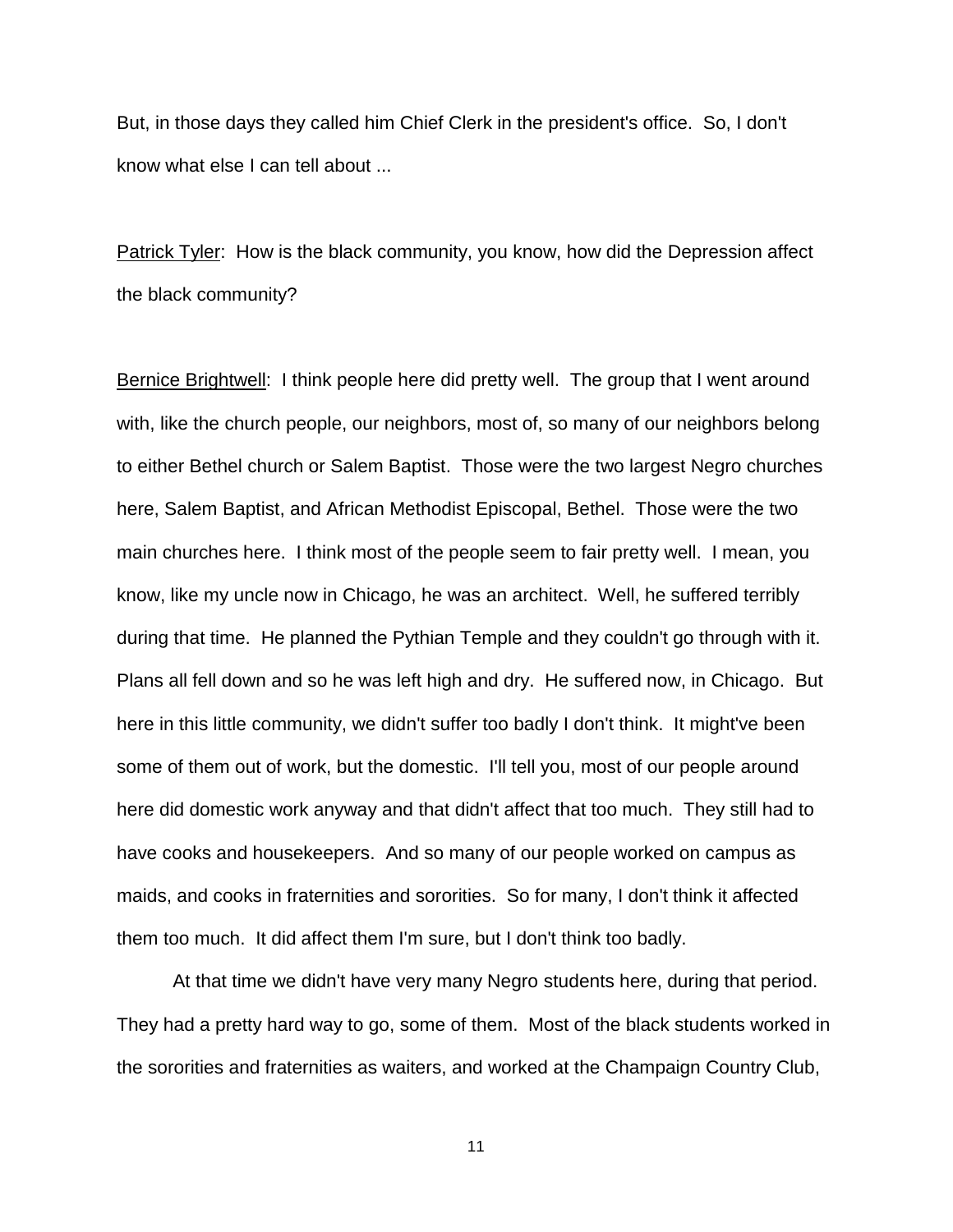and the Urbana Country Club, you know, as waiters. I wish I could show you his book now. A friend of mine who was a coach of Gary High School, and was responsible for several of the outstanding football players sent down here to Coach Ray Elliott's team. He finished with Coach Ray Elliott, and they were close friends, so he had sent him a lot of good fellahs down here from Gary.

And then here he was in the physical education department here. His name is John D. Smith. Have you heard of him? He was here for about three or four years I guess. I don't know just what his title was. I guess he was assistant to some of the coaches or teaching physical education, or something like that. And he has written a book. I have five copies which I was unable to sell, so I just sent them back Saturday. A young lady was going up there, and she took the books back. Now what else did you want to know? I'm wandering off.

Patrick Tyler: That's okay. During the war, you know after the Depression, how did the war affect Champaign-Urbana, the community?

Bernice Brightwell: Well, I don't know that it affected Champaign-Urbana too much. A lot of people were unemployed, just as they are now. Unemployment, I guess was the biggest problem. People seemed to make it through okay. That's back when I was young, and didn't pay any attention to those things, so you can't get so much out of me there back in those days, because I was so young I wasn't paying any attention to any Depression. All I knew is I lived all right, and some others probably were suffering, but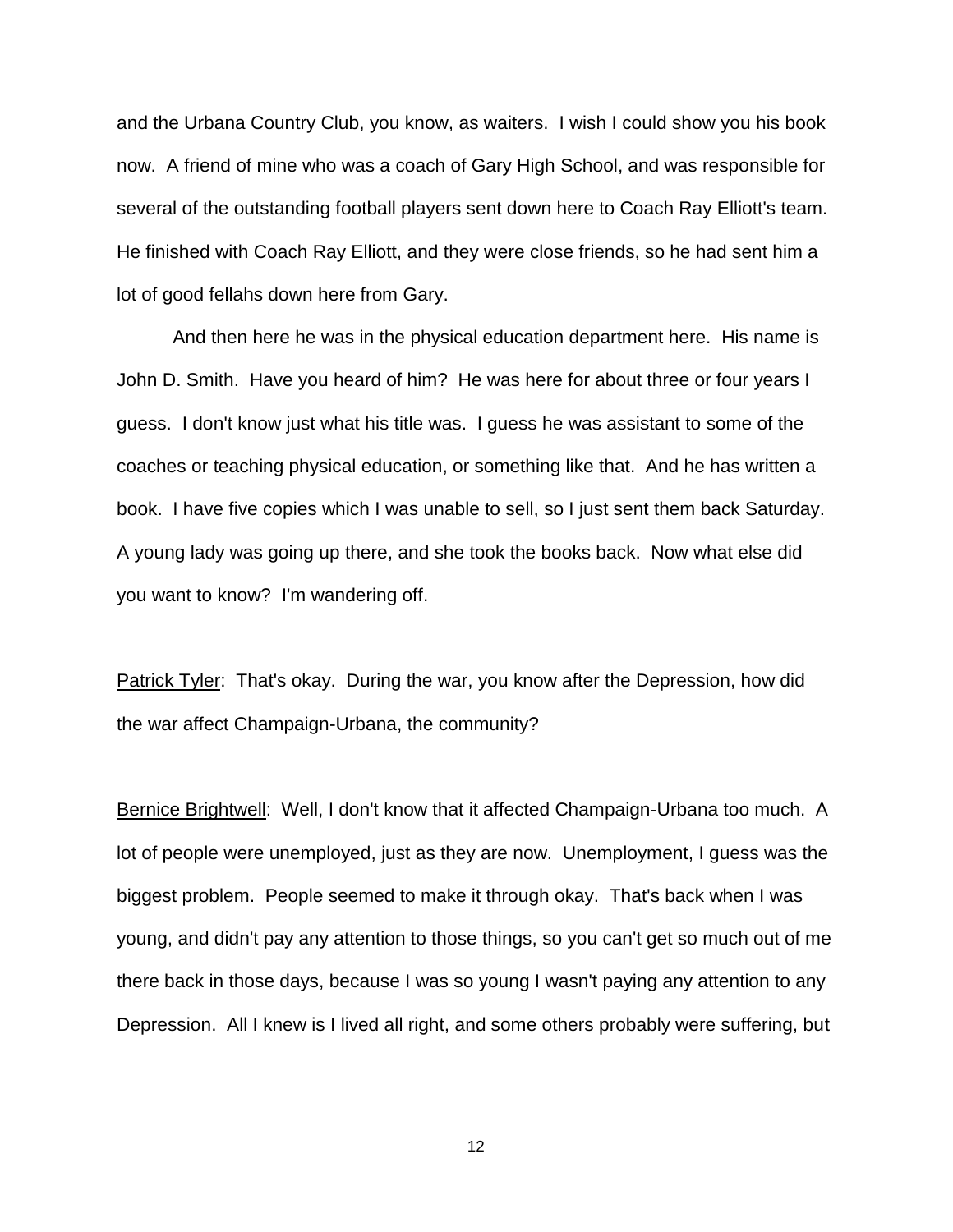like I say my dad with his little salary wasn't much but we still were able to go on pretty well.

Patrick Tyler: Can you remember any outstanding things that happened as you were growing up, here in the community?

Bernice Brightwell: Probably were a lot of things that don't come to my mind now, probably a lot of things. Well, would you like to know about our sorority? We didn't have a house, and we finally got a house. My father stood back of that, too, and helped them raise money, so we finally got a sorority house. When I joined they stayed together, banded together in some rooming house someplace, but they finally got a house of their own on Stoughton Street in Urbana. The Omega Psi Phi, they had a house right next to them. Now it's difficult for me to know too much like I say, about the other part of the community because I was so much into school, you know, education. The church seemed to do all right. I don't remember any difficulty, financially. No, they seemed to do all right.

Melinda Roundtree: How about the church involvement with the community? Did they interact a lot with the community then?

Bernice Brightwell: Yes. Now what do you mean? Now maybe I'm ....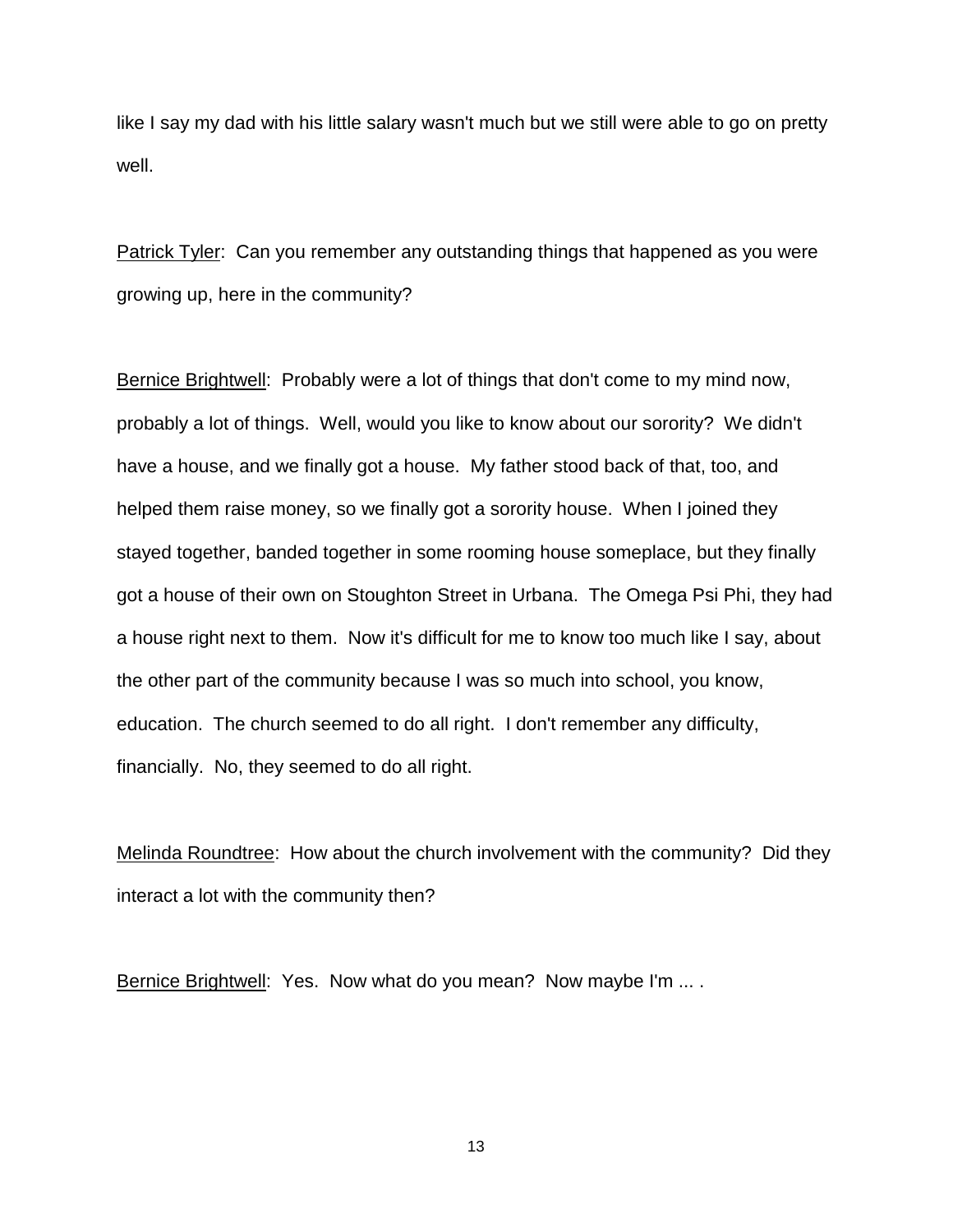Melinda Roundtree: Okay like I say, for instance, now - you know Dr. Young, what's happening with him and the school board at the junior high. The churches are supporting him, getting money ...

Bernice Brightwell: Oh, now Mr. Thomas Taylor would be able to tell you more about that because he taught himself, and he was one of the heads in Urbana - vice principal or something, so he could tell you more about that. Have you been to interview him?

Melinda Roundtree: Yes, I called him.

Bernice Brightwell: Taylor Thomas, now he can give you better about then I can about the educational part. Yes, he can help you better than I can with that, I think. I just know generally, but he can probably go into it more.

Melinda Roundtree: Maybe any other way, helping the people in the community, the families, other than educational. People who can't get food, maybe the churches gave them food or something like that, you know, any kind of ...

Bernice Brightwell: Yes, well the churches have a program now to see that people get food through the missionary society. They have it pretty well organized now, and they're supposed to bring canned foods and so forth like that to distribute it. And the sorority does a lot that way, too. But there is a group at church now that's responsible for seeing that the food is distributed among the poor.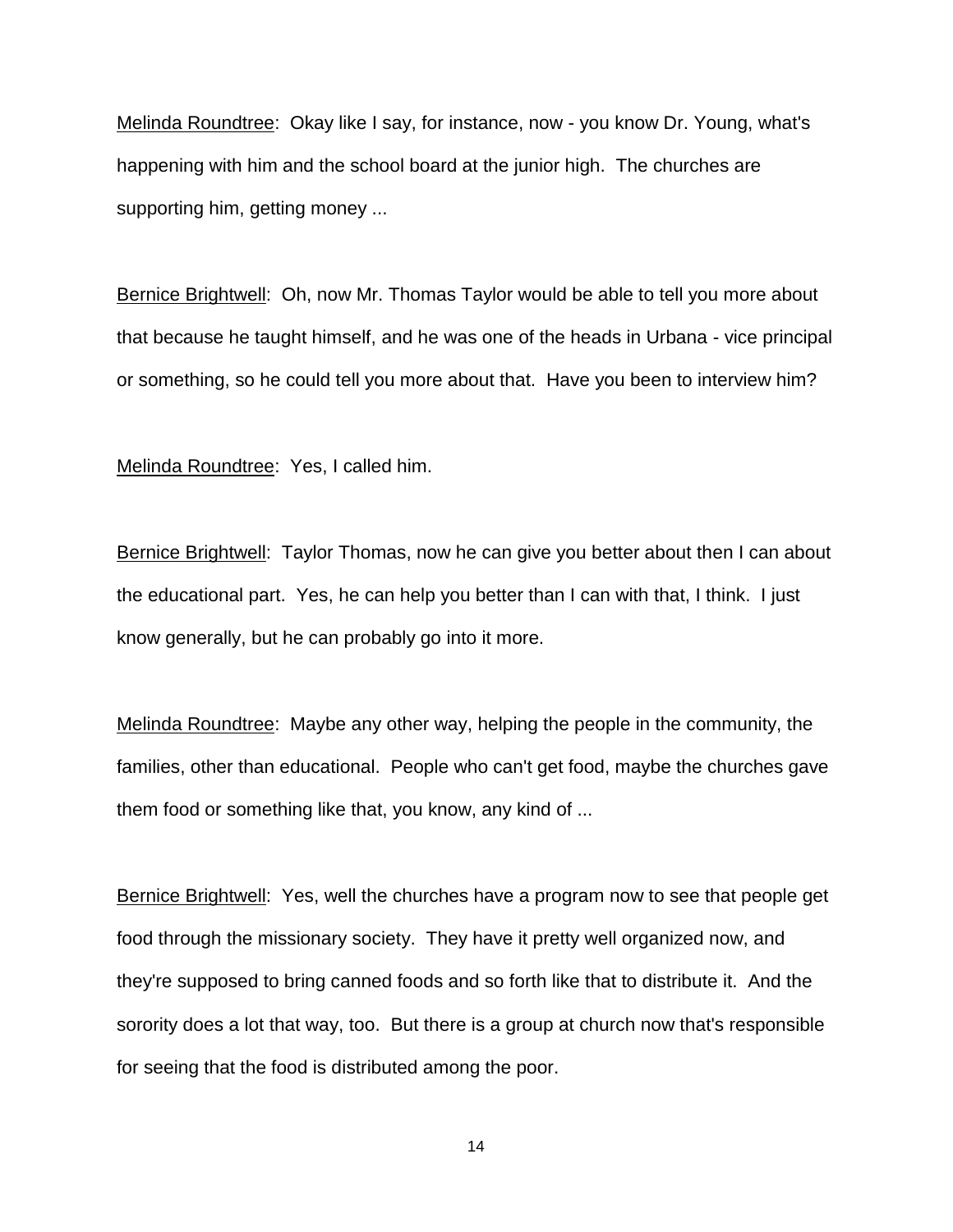Patrick Tyler: Did they do it in the past?

Bernice Brightwell: I don't recall their doing so much in the past. I recall our church had quite a bit to do with the recreation of the blacks. We had a park, a playground ...

[End Side A]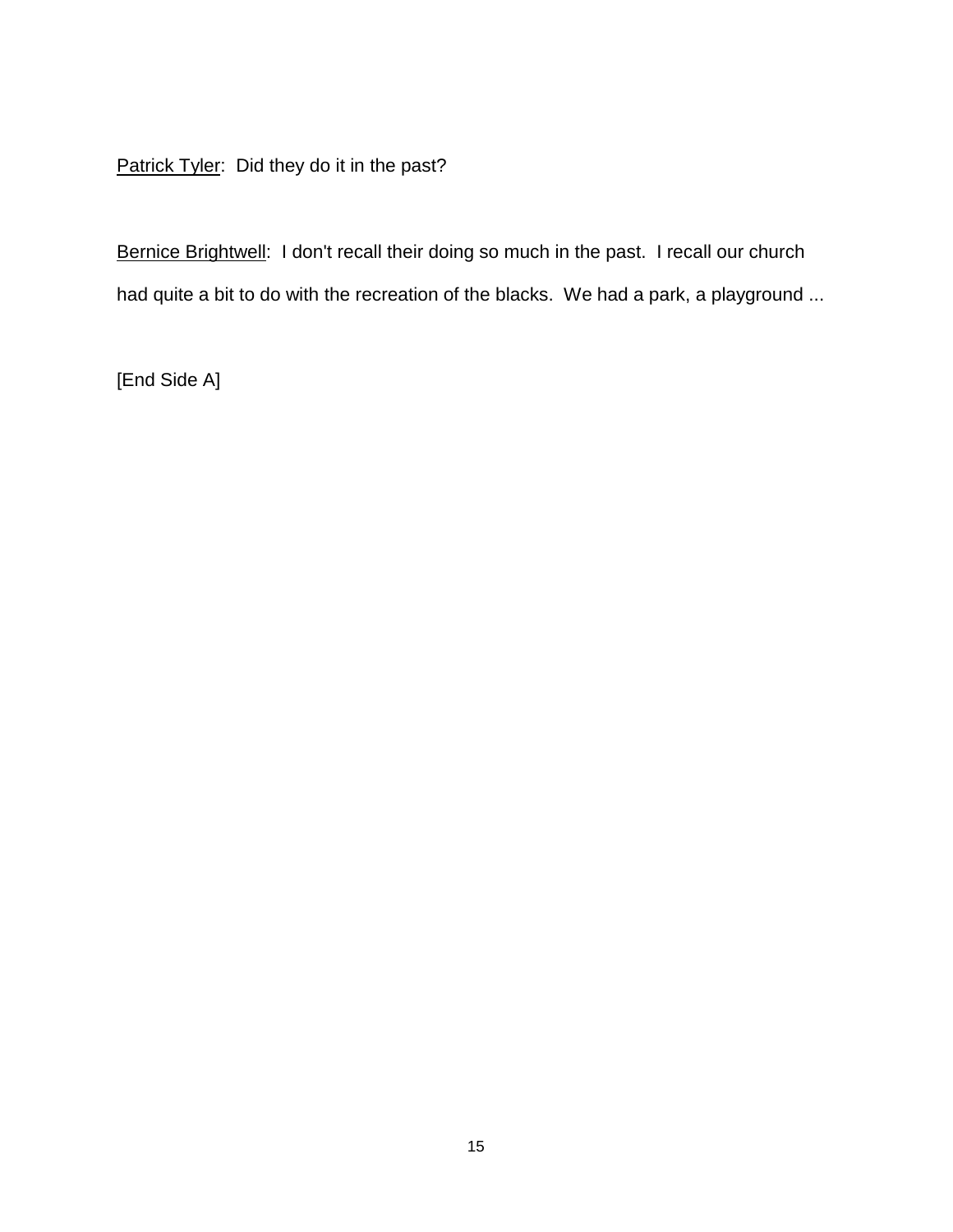# **Bernice Brightwell Oral Interview SIDE B**

Bernice Brightwell: Ruth Hines, well she could tell you a lot. She could have, I mean, she could have. I beg your pardon.

Melinda Roundtree: She did a tape. Well the Douglass Library, they were doing tapes on black members of the community, and they had one on her and we heard it. It was real nice.

Bernice Brightwell: She should give you a lot more information that I can, because she was older, and she was in the community more than I was. I was, like I said, I used to be around the sorority kids all the time, and I didn't get around town, you know, visiting like I should have church and the sorority, between those two. But, Mrs. Hines could give you a good picture of all the community better than I can.

Melinda Roundtree: She spoke of the sorority, you know, when they first got a house.

Bernice Brightwell: Yes. My father helped them get a house.

Melinda Roundtree: Do you know Blanche Harris?

Bernice Brightwell: Yes, I know her.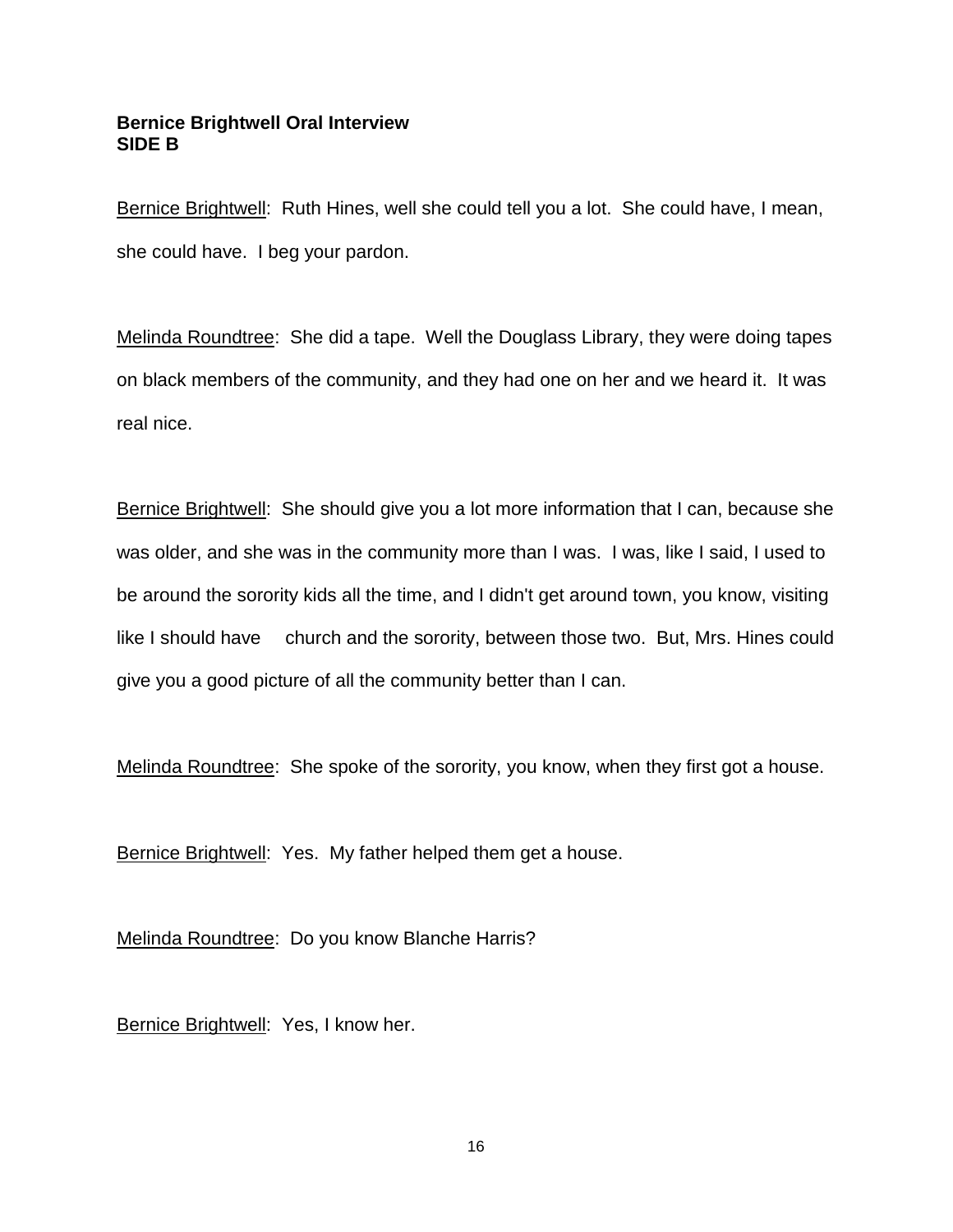Melinda Roundtree: She's at the Urbana Nursing Home.

Bernice Brightwell: Yes, I know her.

Melinda Roundtree: I read something about her in the Archives department, and it said that she was former editor of a black newspaper. Do you remember ... ?

Bernice Brightwell: Yes, Mr. Harris, her husband, was editor of the newspaper here. I remember that, and I'm trying to think of the name of the paper. I can't think of the name of it. What was that called? Her husband was from Danville, and he did edit a paper here.

Melinda Roundtree: Oh, he was the editor or did she ... ?

Bernice Brightwell: Well she, you know, co-editors I would say, husband and wife. I think she could give you a lot more information than I could, and then she, like I say, she was out in the community more than I was.

Patrick Tyler: Could you tell us a little bit about some of the stuff the newspaper published? What kinds of things did they publish?

Bernice Brightwell: You mean ...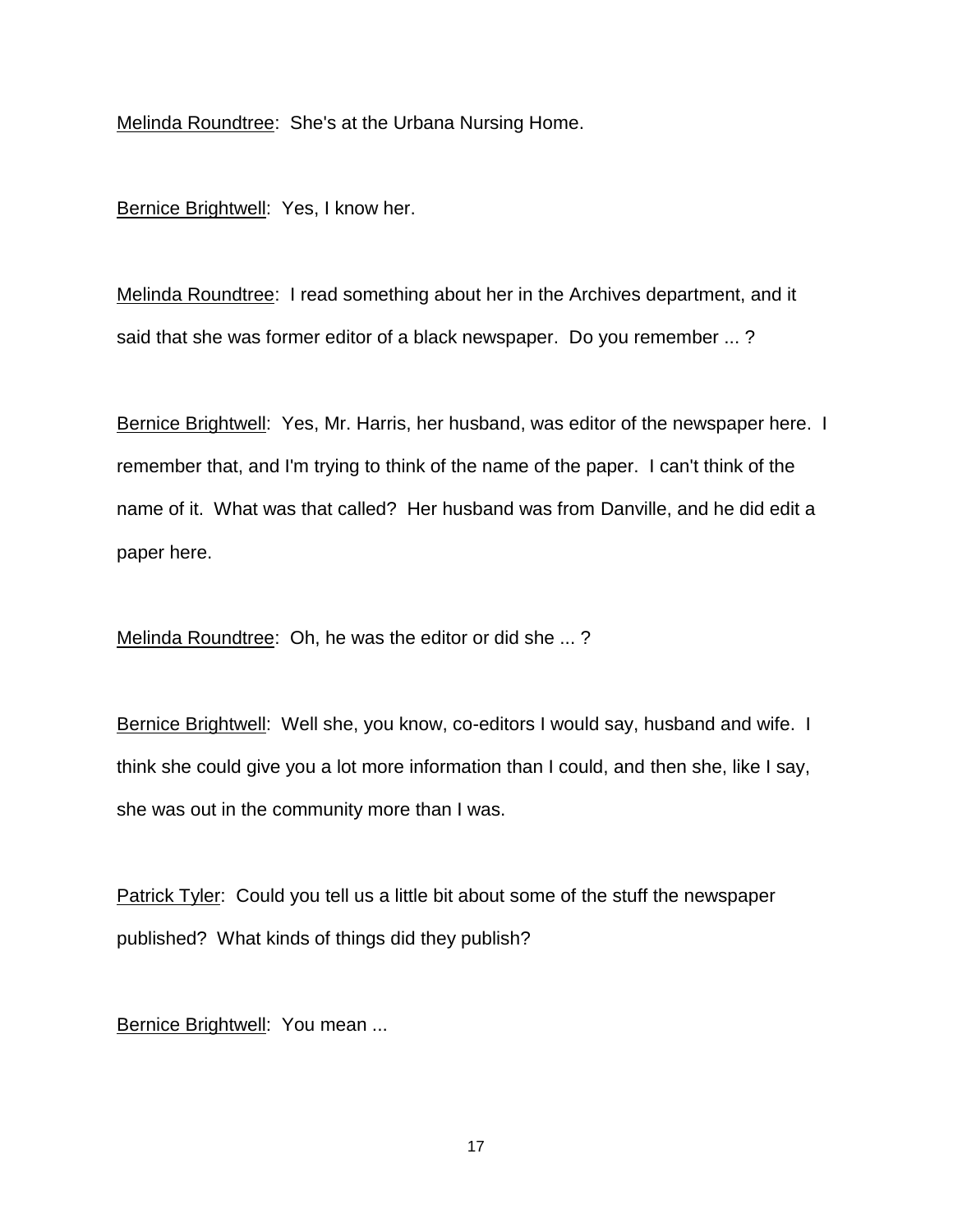Patrick Tyler: Articles.

Bernice Brightwell: Articles. Oh, I remember back in the older days, they always used to say so-and-so colored did so-and-so. They always had to mention the fact that they were colored, whereas if they didn't say colored, you assumed that they were white. That's one thing I remember that was outstanding. They were always trying to paint Negroes black.

Because this lady lived next door to me since I've lived over here. She's dead now but she would always say, "Did you read about that colored woman in the newspaper?" You know a Negro woman shot her husband or something like that, and she would always bring that up. "Colored people," she always said. That term's been out. [Laughter.] In the library, Negro was the word. You used to be colored, and you can see where it's marked out. There was a lot of prejudice here in this community. That's why most Negroes live north and east of University Avenue. North and east you'll find most of the Negroes. Some of them have bought homes recently, some of them that are on faculty and all that, they have new homes out in these new additions. But, I'd say the majority of black people live out in the community east and north of University Avenue. That's what they call the east side, or the north end. And that's where they always look for crime, you know, always in the east end of town, or north end they call it.

Patrick Tyler: How was crime when you was growing up?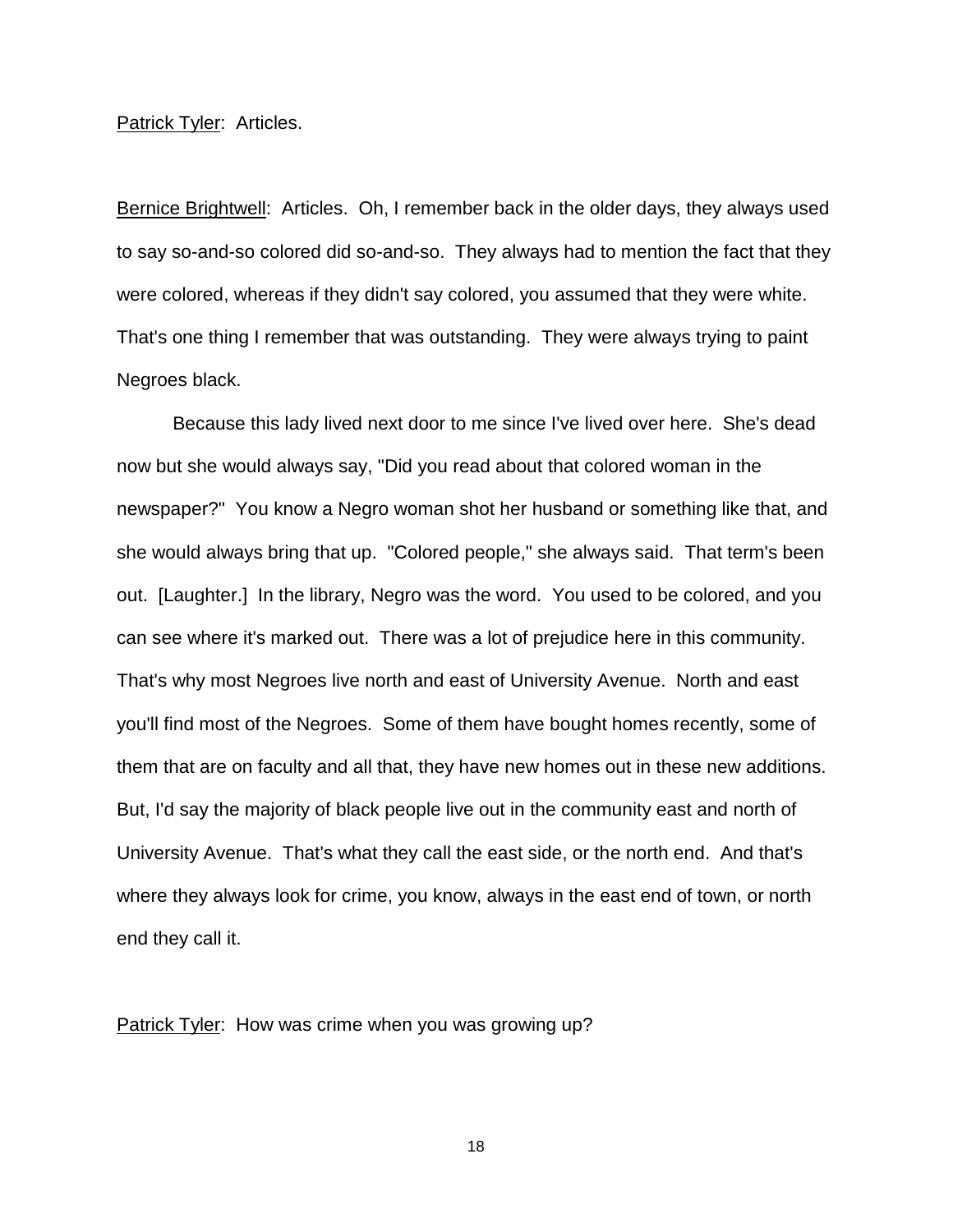Bernice Brightwell: Well, it was quite a bit of it, but it wasn't so cold like it is now. There were some rape cases, but you didn't read of as many rape cases as you read of now. Drunk and driving cases, there's always been that, a lot of arrests for that. You didn't read of these horrible crimes like this girl in Orchard Downs killing her two children. You didn't read of things like that very much. But it's always been quite a bit of crime. There's so many dope or drug related crimes now, although they've used drugs from way back in ancient times, but it didn't seem to be so prevalent as it is now, especially among our people, blacks. These - what do they call these stores that have these - pornography, pornographic stores and things like they had one over here right here on the corner. Negroes fought. I noticed that he's gone. They run him clear out of business now. We didn't read about things like that. It probably was going on, pornography, but not like it is now. Now, like these - well, they call them hookers, prostitutes. They had a house. I know of one. Mary Strauthers had one on First Street, on the corner of First and Hill I believe it is. She was arrested for killing a University of Illinois student. He came to her house after hours and she really had a right. He kept banging on her door, and she shot at him, and hit him, and she had to go to prison for that, several years. But, I only know of one house of prostitution then. It wasn't so much of our black people in prostitution as it is now. I mean, like that Root case. I mean, you didn't hear of Negroes being involved in that sort of thing back in those days. Like I say, they had prostitution, but you knew there were these two houses. The mother and the daughter - when the mother died, the daughter carried on. But you didn't hear so much of it - Negroes being involved, you know, as you do now, I don't think.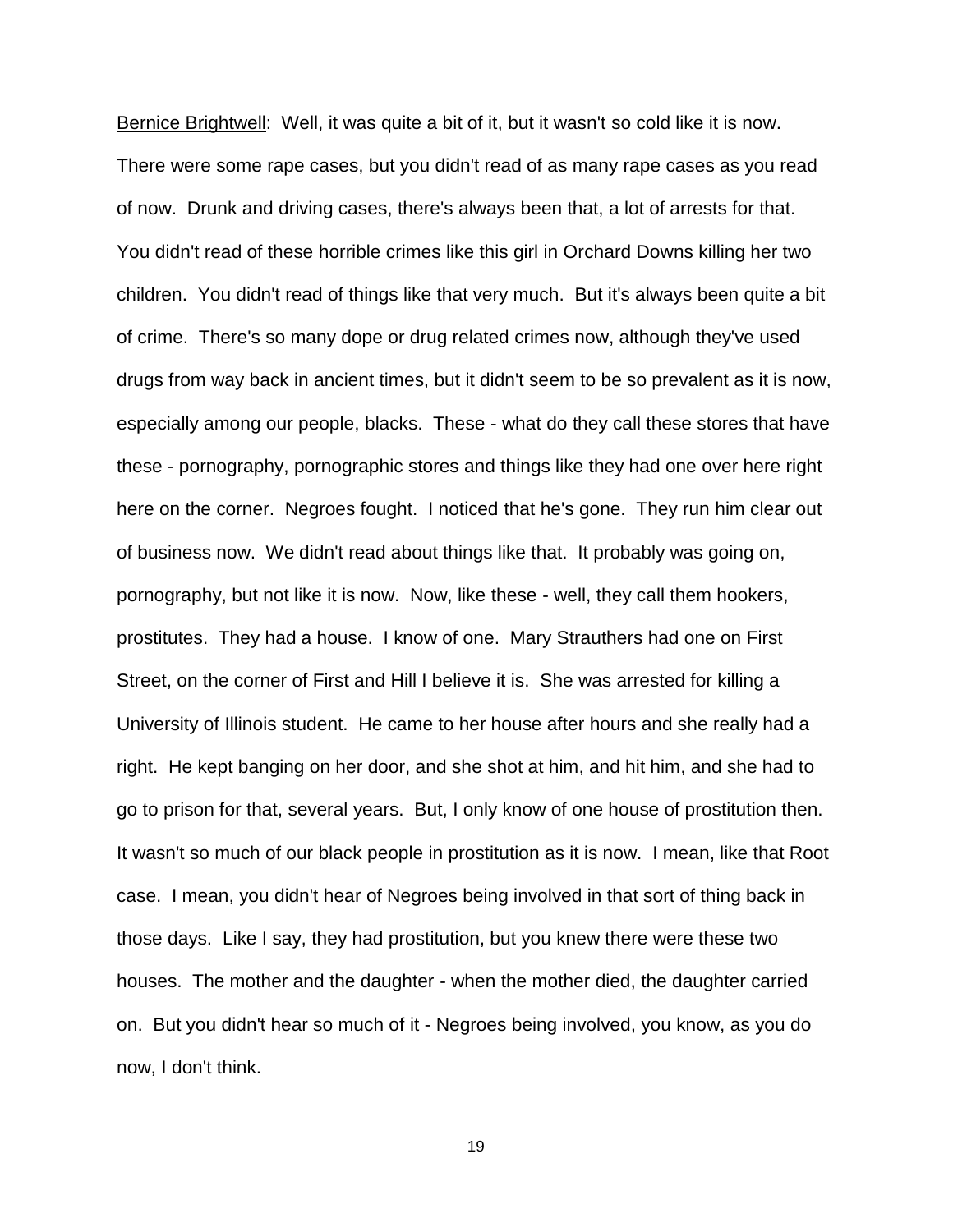Patrick Tyler: What would you say the problem is now? The Negroes are ...

Bernice Brightwell: That Negroes are involved more now? I don't know. Seems to me it's parental. Parents don't treat their children right, and then the children want to get out from home, and the only way they can make a dollar is to get out and be a prostitute, you know, become a prostitute. I think that's the things now. Mothers don't care for their children like they used to. When I was coming along, we didn't get out from our parents 'til we got married. We didn't get into apartments like these kids do now. I never left my home until I was married. So, but these kids leave home, and they try to make it by themselves, and they just can't make it by themselves out there now with the cost of living being as it is now. I think that accounts for quite a bit of prostitution among blacks. So many of them have to get out from home - they got to make a way someway - and that's the only way they know how. And so many of them don't go on through school. Now there's opportunities for blacks if they go through school. As a matter of fact, when they finish high school, there's some opportunities. Of course, I know jobs are scarce now, but I think they do have a little bit more opportunities than we had. Because like I said, I couldn't get a decent job here in my own hometown where I had grown up. I couldn't get a decent job.

Patrick Tyler: Were there ever a time - you know, how it was in the South when blacks were going to a place they had to sit in different places ... ?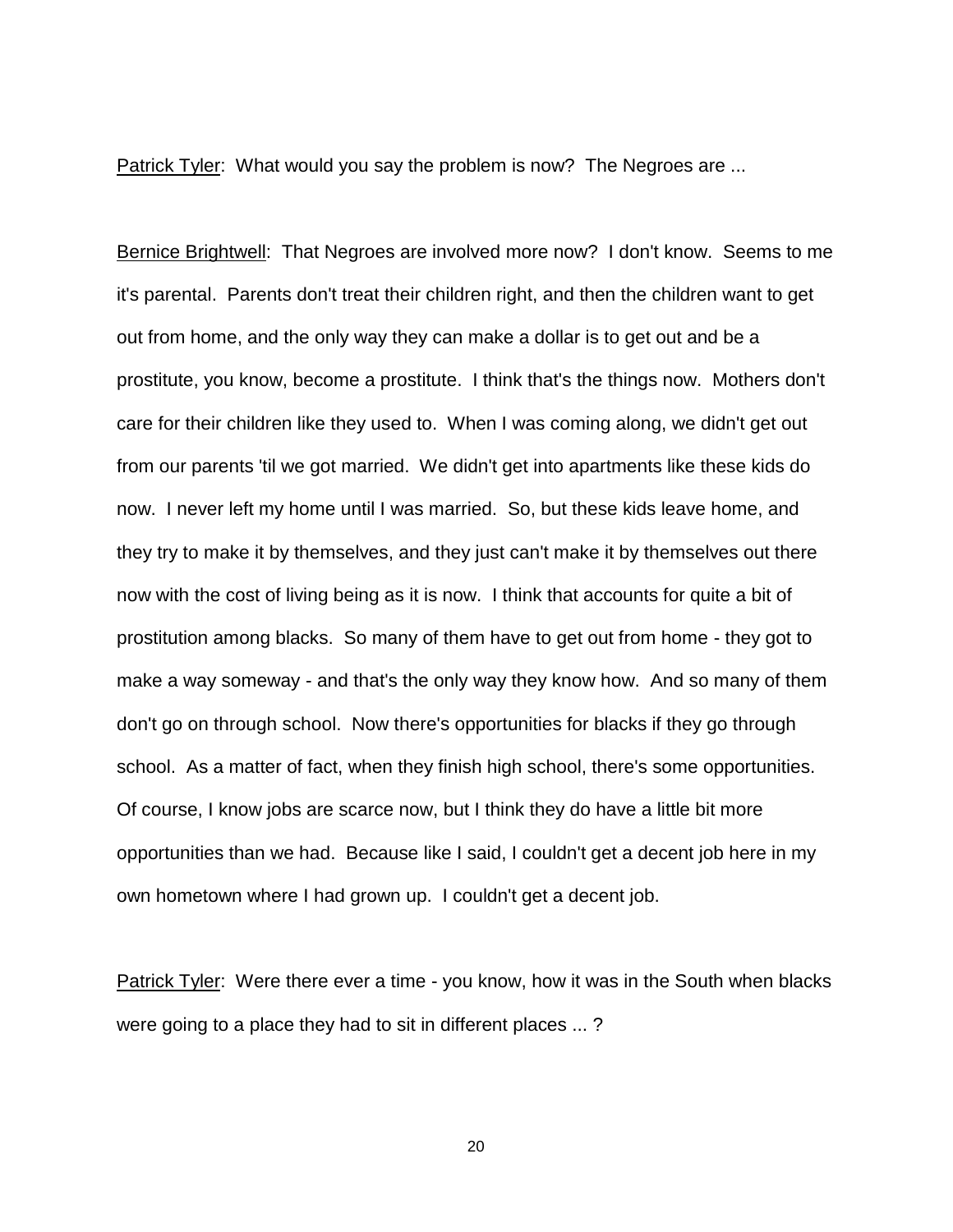Bernice Brightwell: Oh yes. It was segregated yes, in the Rialto Theatre, and the Orpheum, and the Virginia were the three best theaters here at that time. And I remember you had to sit up in - we called it Jim Crow row upstairs in the Rialto Theatre. And in the Orpheum you had to sit back in one little section, and the Virginia you had to sit up in the balcony. Yes, because they had youngsters, had a fight one night about that. Three black boys, they forced their way in and sat where they wanted to. Yes, segregation was real bad here. I mean for a northern town.

Patrick Tyler: Can you remember, was there any restaurants that ... ?

Bernice Brightwell: There was no restaurants available. Like I said, even for the students, they had no restaurants available. They just started opening those things up, you know within later years. There for a time, there wasn't any place we could go. So we knew a Negro man that had a little place in the north part of Champaign near us called the Idle Inn. All of us kids on Sunday, we had no place to go, we'd go there and he'd serve soft drinks and little sandwiches and things of that sort. We had no place to go, really. There were no restaurants available to us, and not on campus. Like you can go on campus now and eat at the Illini Union. We had nothing like that. We had no place to go.

My mother used to feed a lot of students. They were hungry. This young man I was telling you about, the coach from Gary, he used to call my mother "mom." He said, "Us from the Kappa House always knew where to go on Sunday afternoon. We'd go over to mom's and she'd have those big, fat, hot rolls of hers, and she'd always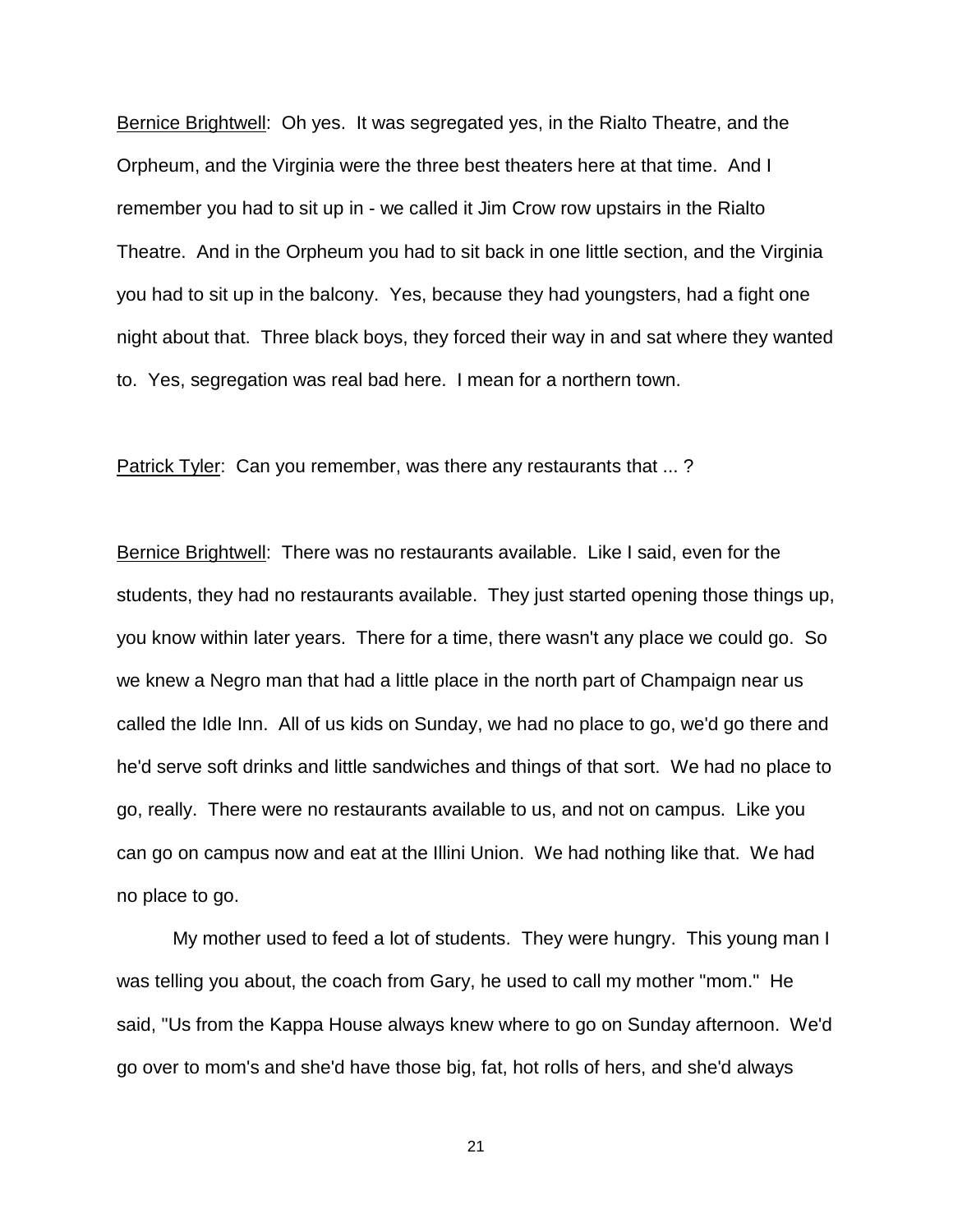know we were hungry, and said, 'Sit down and eat boys. I know you're hungry.'" But see, they had no restaurant or anything to go to, and then most of them didn't have much money to spend. They didn't have money to spend. Their parents were putting them through school, or else they were trying to work their way. They didn't have no money.

Melinda Roundtree: What were the costs then, of going to school? You know, tuition.

Bernice Brightwell: Tuition. I think it was around \$100 a semester, I think, when I was going. I don't know much about that because dad always footed the bill. [Laughter.] And, I think it was around \$100 a semester - I mean the straight fees. Matriculation fees.

Melinda Roundtree: About your sorority, the AKA Sorority, do you all do educational things for, you know, black students?

Bernice Brightwell: Yes, yes. We have the Salad Bowl, and we have this dinner dance every year. Now, we just had the Salad Bowl in July, and we raised some money for that and we give them scholarships. They are given some scholarships.

Melinda Roundtree: Yes, because I got one last year.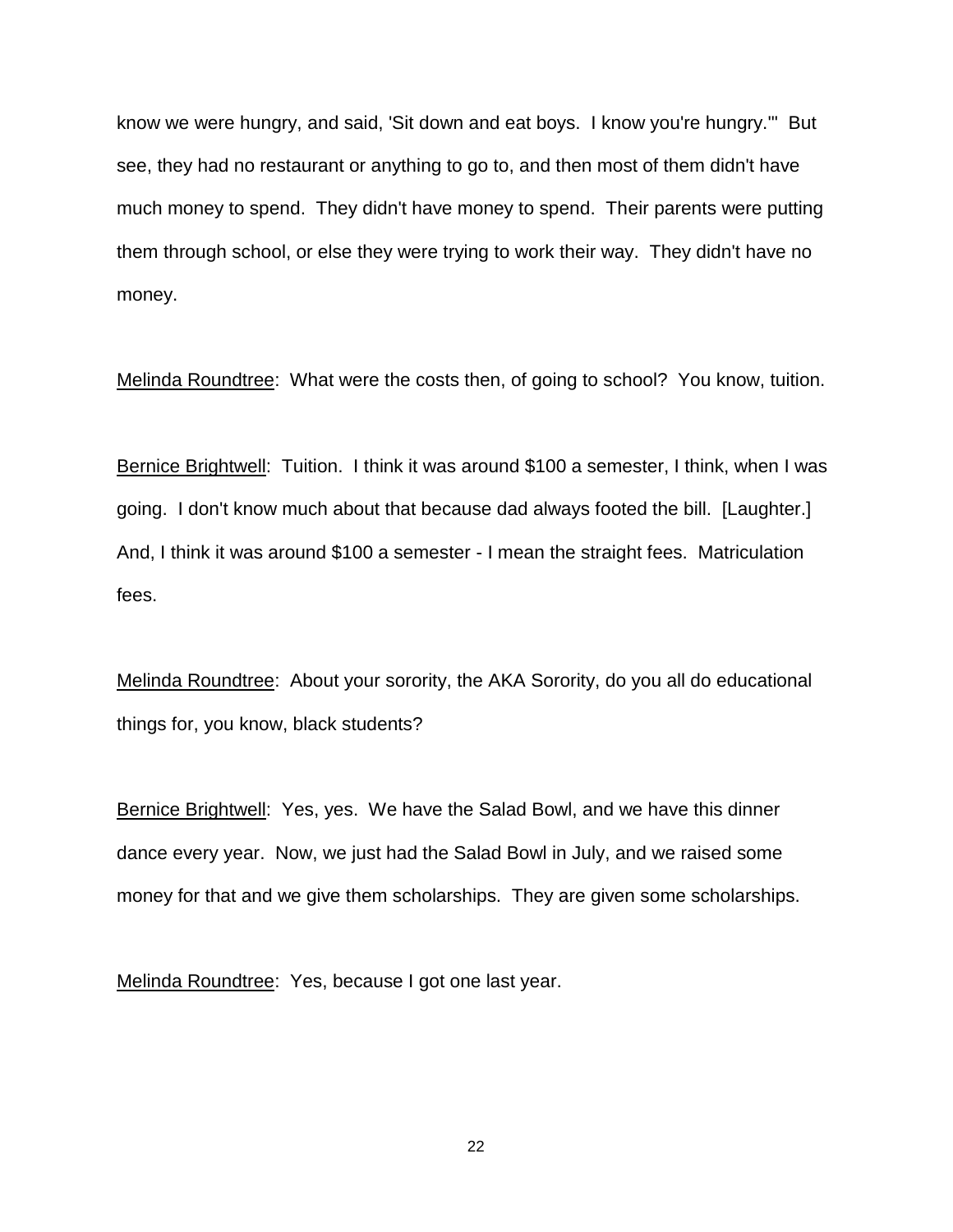Bernice Brightwell: Did you? Good. Good for you. Good for you. You just finished high school recently?

Melinda Roundtree: Two years ago.

Bernice Brightwell: Really. Are you in college now?

Melinda Roundtree: I go to school in Mississippi.

Bernice Brightwell: I beg your pardon.

Melinda Roundtree: Mississippi.

Bernice Brightwell: Oh, you go to Mississippi. That's nice. Are you in school now? [Talking to Patrick.]

Patrick Tyler: No. I was at Parkland a couple of years.

Bernice Brightwell: Oh, you were at Parkland. See now, they even have Parkland now. You know, they needed - you need to go to a school like that because it's such a major change going right from high school to the university. If I hadn't had the advantages of my father being over there, it would have been most difficult for me. As a matter of fact, it was difficult as it was. You know, the sudden change from high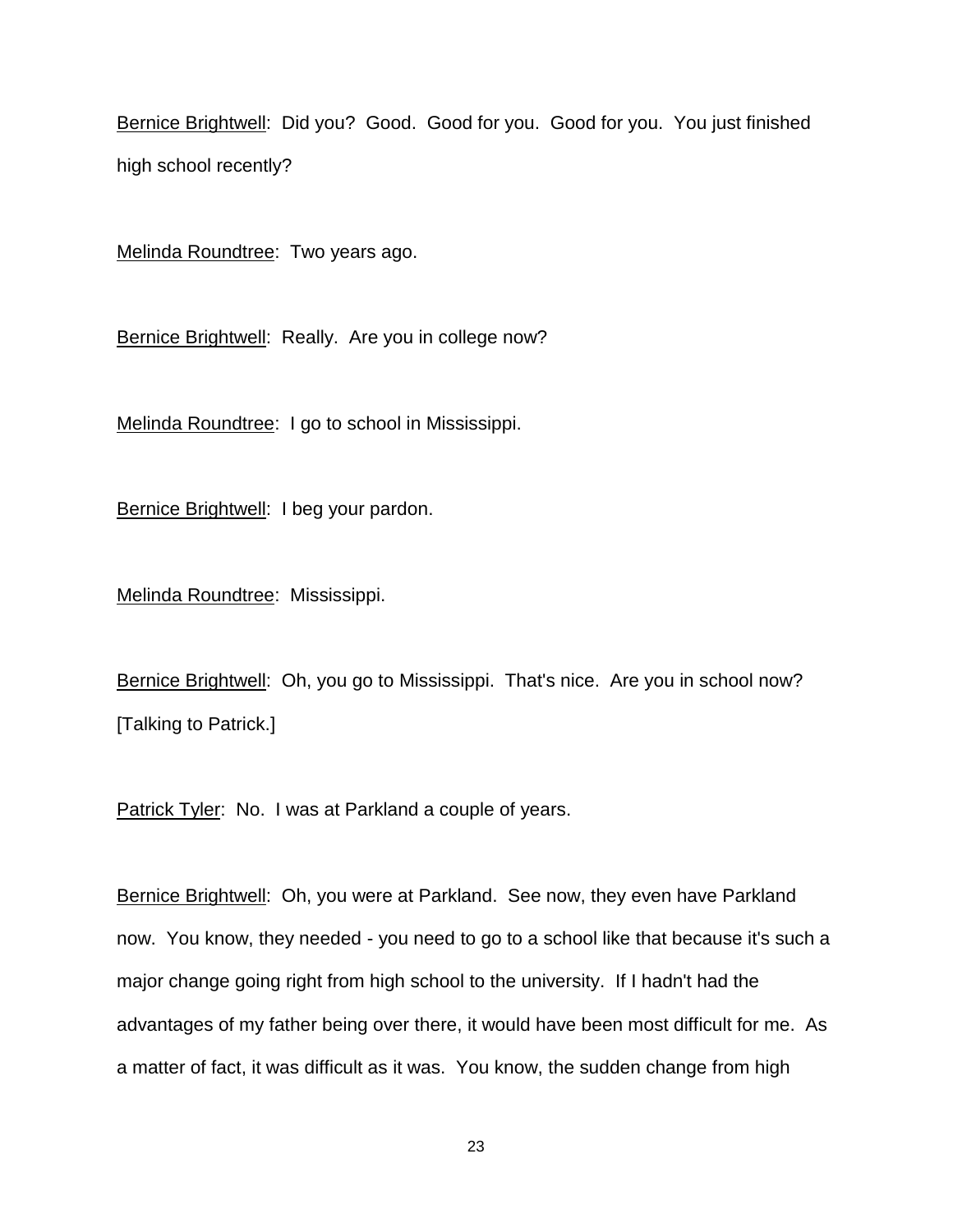school - I think Parkland College, a junior college, is really needed. I think you can kind of get a foothold here, and then go on to a university. Get your degree. But, Parkland offers almost anything now. I don't see any necessity of going to a university. I mean, if you start in Parkland, you can just get anything you want.

Patrick Tyler: I was interested in what year you got married, and about your husband. How did you meet him?

Bernice Brightwell: Oh, yes, my first husband I married in Chicago. I didn't have a wedding. We just got married. That's all. Well, my first husband and I separated after a year. We were both young and didn't know what we were doing. But the husband I'm with now, I married him in 1946, just before I lost my mother. She passed three months after we were married. I married a nice young man. When I was working at Chanute Air Force Base, I said I was working in the military personnel office. I met my husband up there. He was from Ohio, and he comes from three of the oldest Negro families in Ohio. This year ... [She goes to get his family reunion book.] This is their ninety-third annual family reunion, and it's all organized. You can see how well it's organized. Now he's an \_\_\_\_\_\_\_\_\_\_.

We went to the ninetieth, and I think we were at the ninety-first, but we're not going to go this year to the ninety-third. He comes from a fine family, three of the oldest families in Ohio. Negro, black families I mean. So, I met him at Chanute Air Force Base and we married in 1946. We've been married 36 years, soon will be 37 years. It is 37, goes so fast. He is with the Illini Pest Control Company. My father got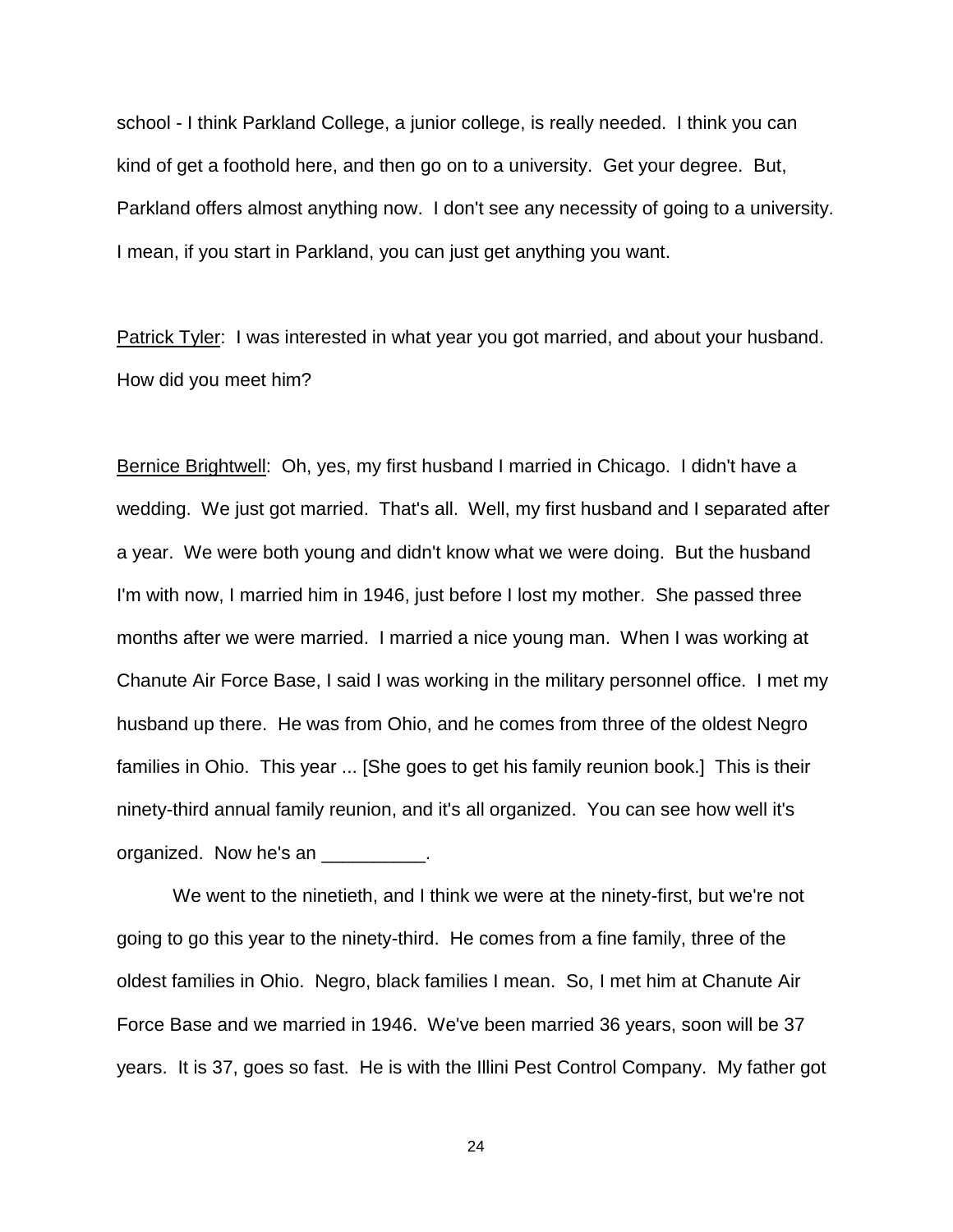him a job there. The manager of the pest control company called and said he wanted to hire a Negro. He hadn't hired any Negroes. He wanted to hire a Negro and my father said, "Well, it so happens that my son-in-law is available." So, he's been working for the Pest Control. That was in 1947, so he's been working there ever since. Illini Pest Control.

Melinda Roundtree: Did you know Mattie Burch?

Bernice Brightwell: Miss Burch, yes.

Melinda Roundtree: Did she die? Do you know?

Bernice Brightwell: I don't believe so. The last time I talked with her daughter, Grace - I don't think she's dead. I must talk to Grace. Her mind kind of waivers, Grace told me, but she's still living.

Melinda Roundtree: I've been reading about her, too, about her family background. Her grandfather founded Mound Bayou, Mississippi.

Bernice Brightwell: Oh.

Melinda Roundtree: Yes, it was interesting.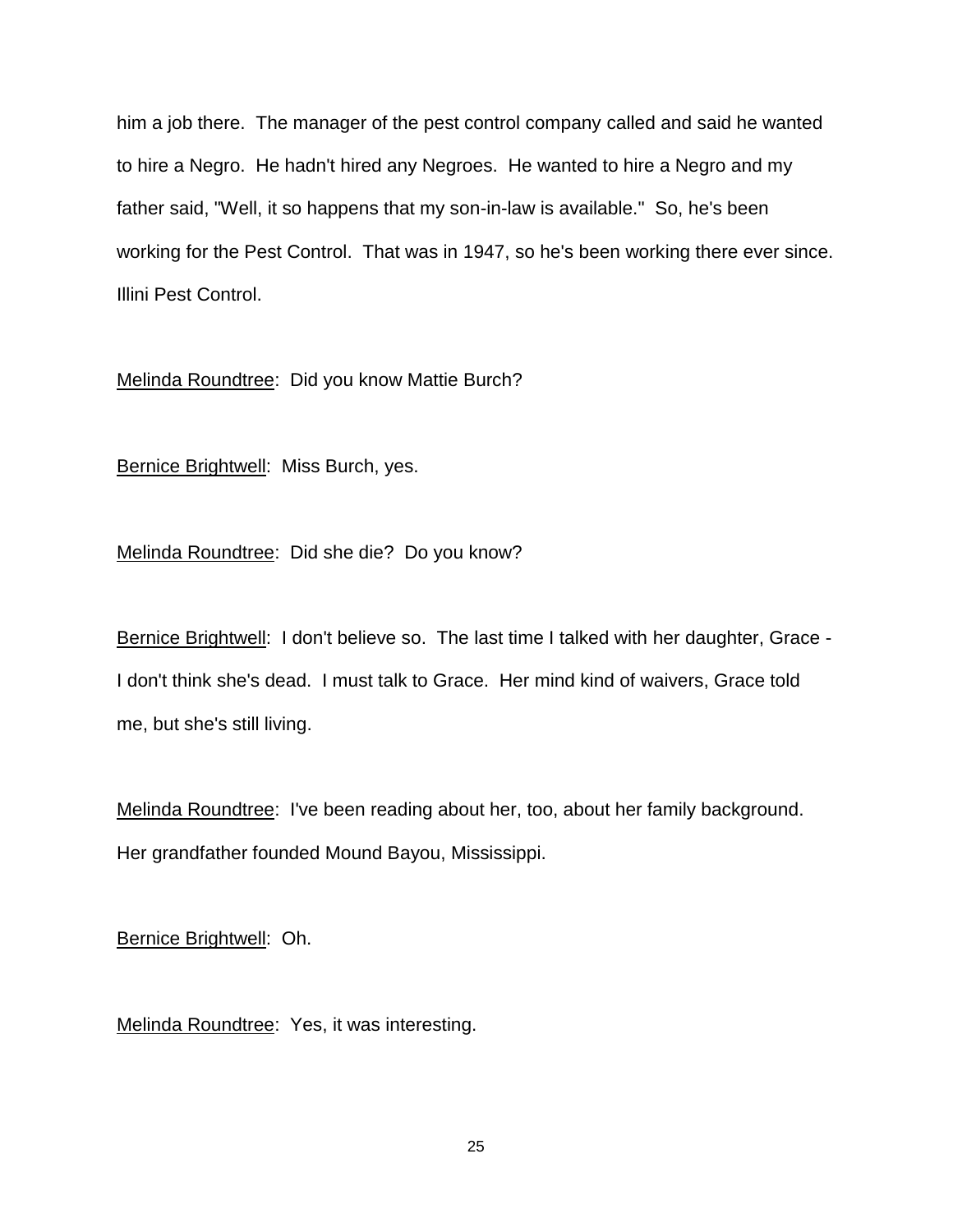Bernice Brightwell: Well, this might be interesting to you, too. My uncle lived in Chicago, was the architect. He finished here in Illinois, got his master's degree here, and planned some - that building, I think that church building. I think they've torn it down now. It used to be across from University High School. That was his project that he planned for his master's degree. Well, this is interesting point though, he taught down at Tuskegee Institute when Booker T. Washington was living. Yes, he taught there before he went to practice architecture. He taught it first, and then he planned those bathhouses down in Arkansas. Is it Little Rock or Hot Springs? Hot Springs. Well, he planned the bathhouses there. So, that's interesting to know. And in Chicago he planned the Ida. B. Wells housing project, the first Negro housing project in Chicago.

Melinda Roundtree: You know Mrs. Ransom, Mildred Ransom, principal of Yankee Ridge?

Bernice Brightwell: I think I know. Yes, I think I know her.

Melinda Roundtree: She said her family was one of the first blacks to live in the Ida B. Wells ...

Bernice Brightwell: To live in those, yes well, my uncle planned those. And he started the Pythian Temple, you know, and they had the Depression. His money was sunk.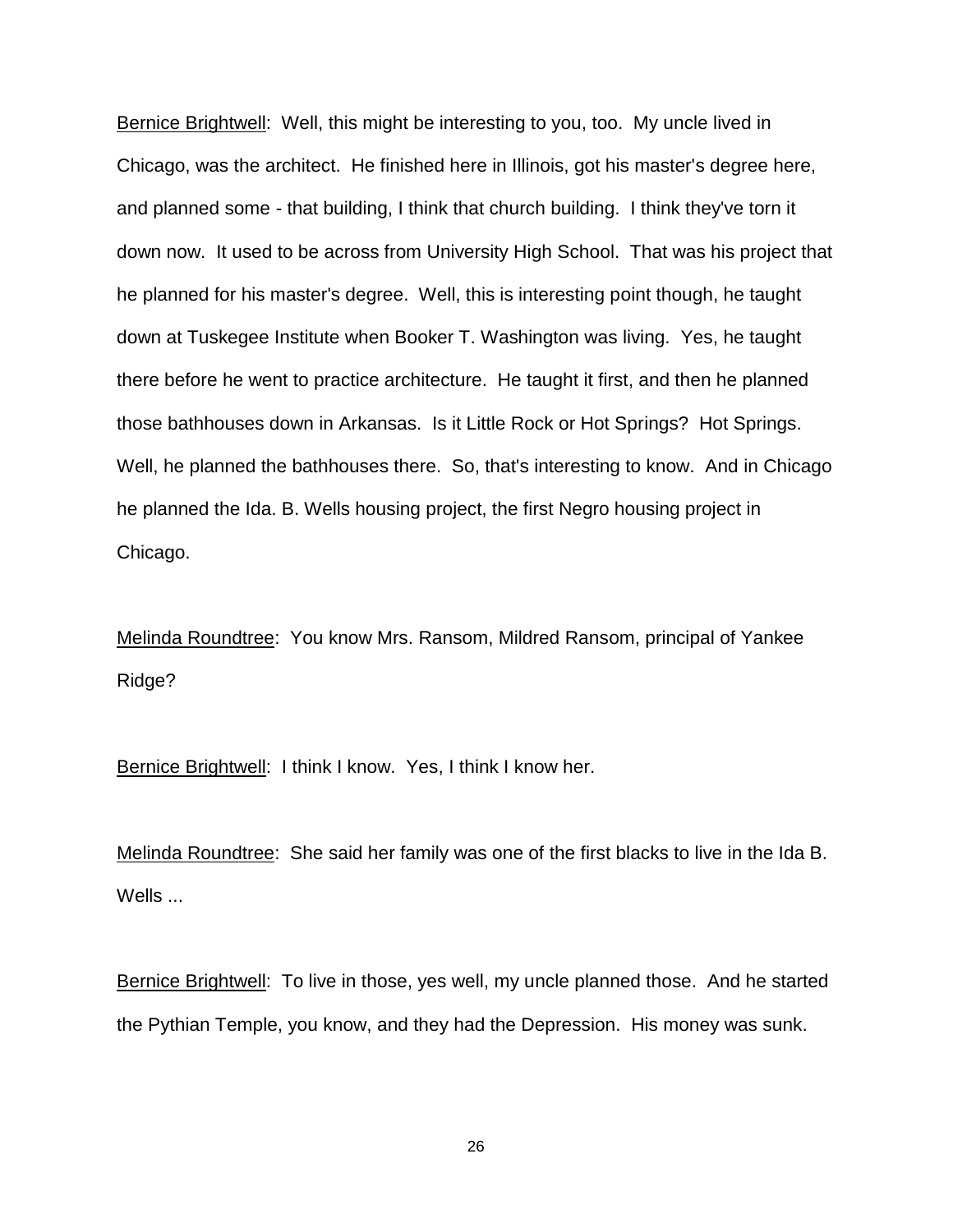Patrick Tyler: Could you tell us a little bit about your husband? A little bit more about him ...

Bernice Brightwell: Well, it isn't much to tell about him. He's quiet, very quiet, and he loves to pitch horse shoes. He has several trophies, which I'll show you in here. He belongs to Champaign-Urbana Horse Shoe Club. And then he belongs to what they call Thursday night club, dinner club. The fellahs go every month to a different restaurant. And a lot of the outstanding men of the town belong to it, like ... who's the Urban League, I can't think of his name.

Patrick Tyler: Barkstall.

Bernice Brightwell: Barkstall and different ones like that. Our outstanding athlete that lost his job as coach over at Urbana High School.

# Melinda Roundtree: Caroline.

Bernice Brightwell: Yes, J.C. Caroline. He did belong. Excuse me, this is getting away from - but what did happen to him? [Turned tape off to discuss J.C.]

Patrick Tyler: [Tape turned back on.] I was just going to say, I was reading an article in the library on your husband ...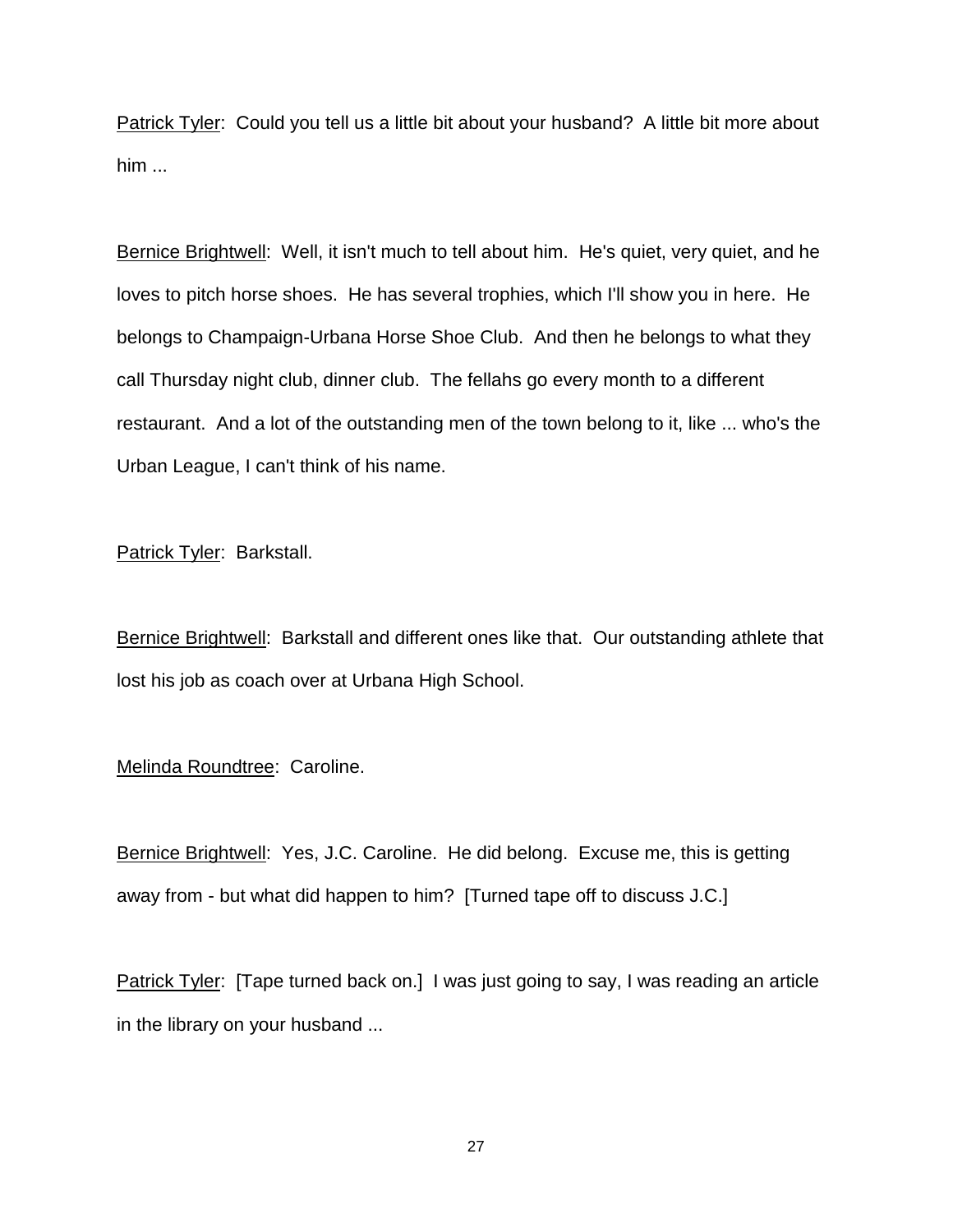### Bernice Brightwell: On my husband?

Patrick Tyler: Yes. Mr. Brightwell. It was about his garage that he was building.

Bernice Brightwell:. Oh! Let me tell you about all of that then. Oh, he built all of this. Our house and let me see - I'm always glad to show you this. [Walks to the kitchen.] Our house was only to here [referring to the end of the living room] and this window was here and we looked out into the back yard. And he planned all of this himself. He planned this and did most of the work. He had one helper, and then we had to have somebody to put up the main - build it up. Then he did most all the work in here. When we first bought this house it had just a little front room and a little dining room here and we tore all of that out when we first moved in here.

Patrick Tyler: In the article it was talking about the neighbor complaining about the heights ...

Bernice Brightwell: Yes, this old, these people next door, the one that I said always talking about colored people, she's dead now, bless her heart. They did all kinds of complaining because they were jealous. That was it. They just didn't want to see us have - colored people shouldn't have things that nice. Yes, they took it up with the - I don't know where you go, wherever you go to complain about buildings, because the building inspector came out here, and I showed him the permit. I said, "We have the permit. What are you coming out here for?" It made me so mad.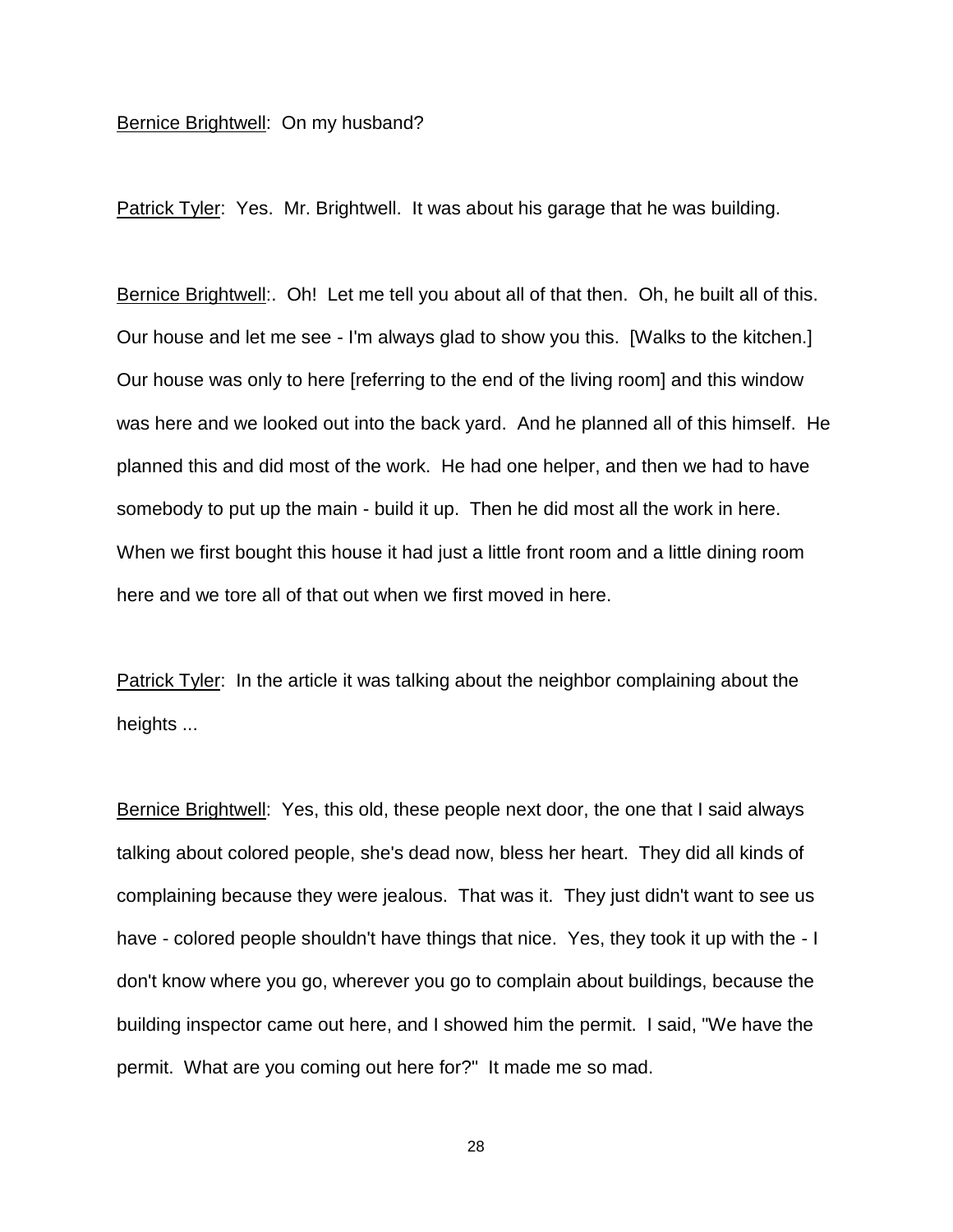Because my husband's mother had passed away and he had gone to California, you know, and I said, "What are you out here bothering me for?" Yes, they complained. They tried to give us all kinds of trouble. And, when they poured the concrete drive out there, they tried to complain and said we were on their property line. We said, "Have you had your property surveyed? We've had ours surveyed." The man surveyed it and he told us, "These Negroes on this side, and there's white people on this side. So, they gave me a lot of trouble trying to find out where the line was. I told them, you pay \$50 and you can find out." Oh yes, they gave us all kinds of trouble.

Patrick Tyler: How about your other neighbors? Has Reverend Williamson always been your ... ?

Bernice Brightwell: Yes, ever since we moved here, he's been down there. The people next door, I don't know them very well. A mother and her mother, and they have some children. They're very nice people, seem very quiet. Other than that, I don't know so many of the neighbors. Reverend Williamson, I know them. [Tape is turned off for a moment.] They fixed it up beautifully like they have it now. It's beautiful. [While tape was turned off Mrs. Brightwell mentioned Mrs. Kelker, a former grade school teacher at King School.]

Melinda Roundtree: Kelkers?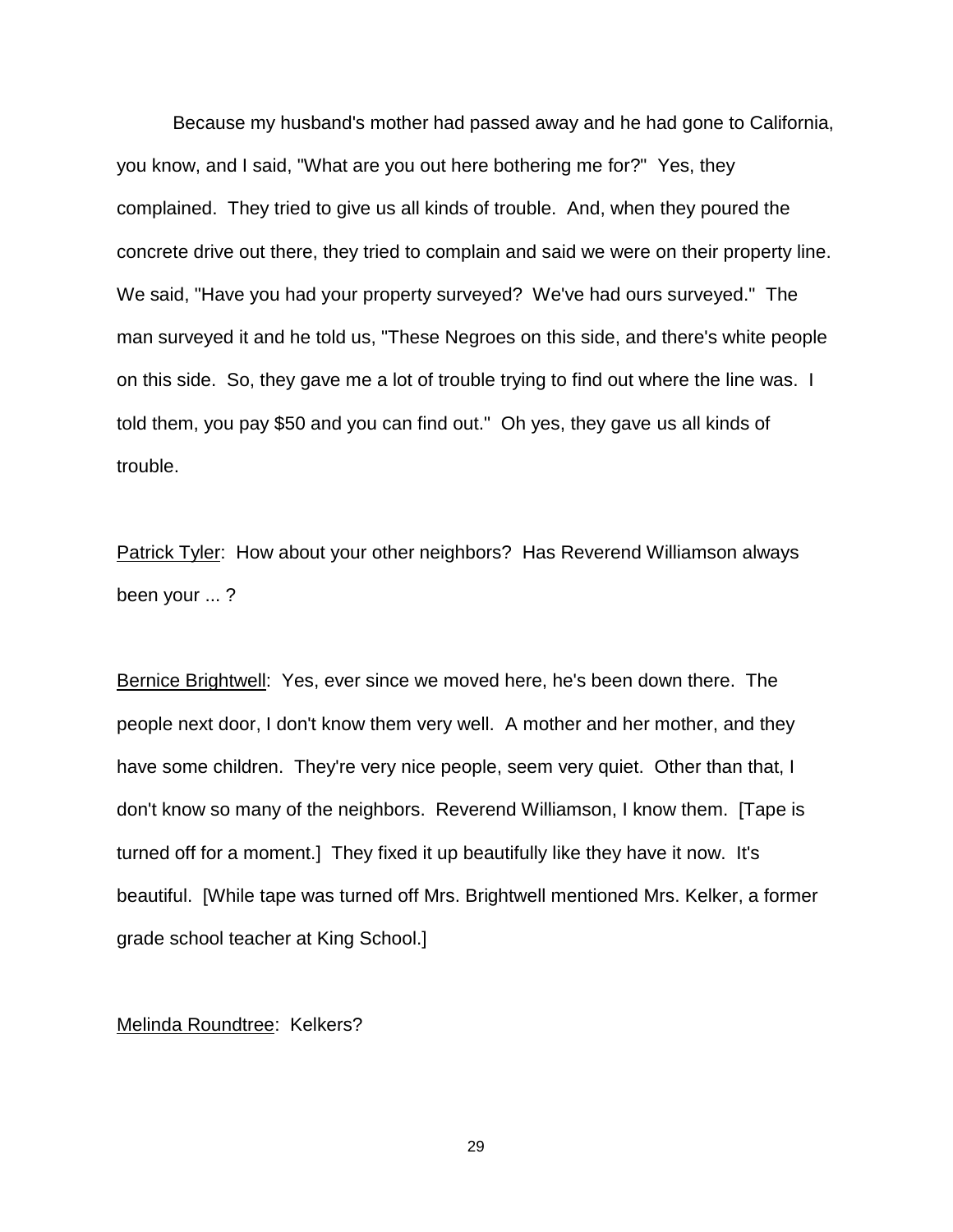Bernice Brightwell: Kelkers. You know the Kelkers?

Melinda Roundtree: They're not here anymore are they?

Bernice Brightwell: No, they're not here.

Melinda Roundtree: They used to live on Eads Street?

Bernice Brightwell: Yes. They used to live on Eads Street. They went back to Florida. His home was in Florida.

Melinda Roundtree: Their daughter, Mrs. Kelker, she is a teacher at King School.

Bernice Brightwell: Yes, she used to.

Melinda Roundtree: She used to be my teacher in fourth grade.

Bernice Brightwell: Was she? Oh, did you go here to ... ?

Melinda Roundtree: Yes ma'am.

Patrick Tyler: I used to go there, too.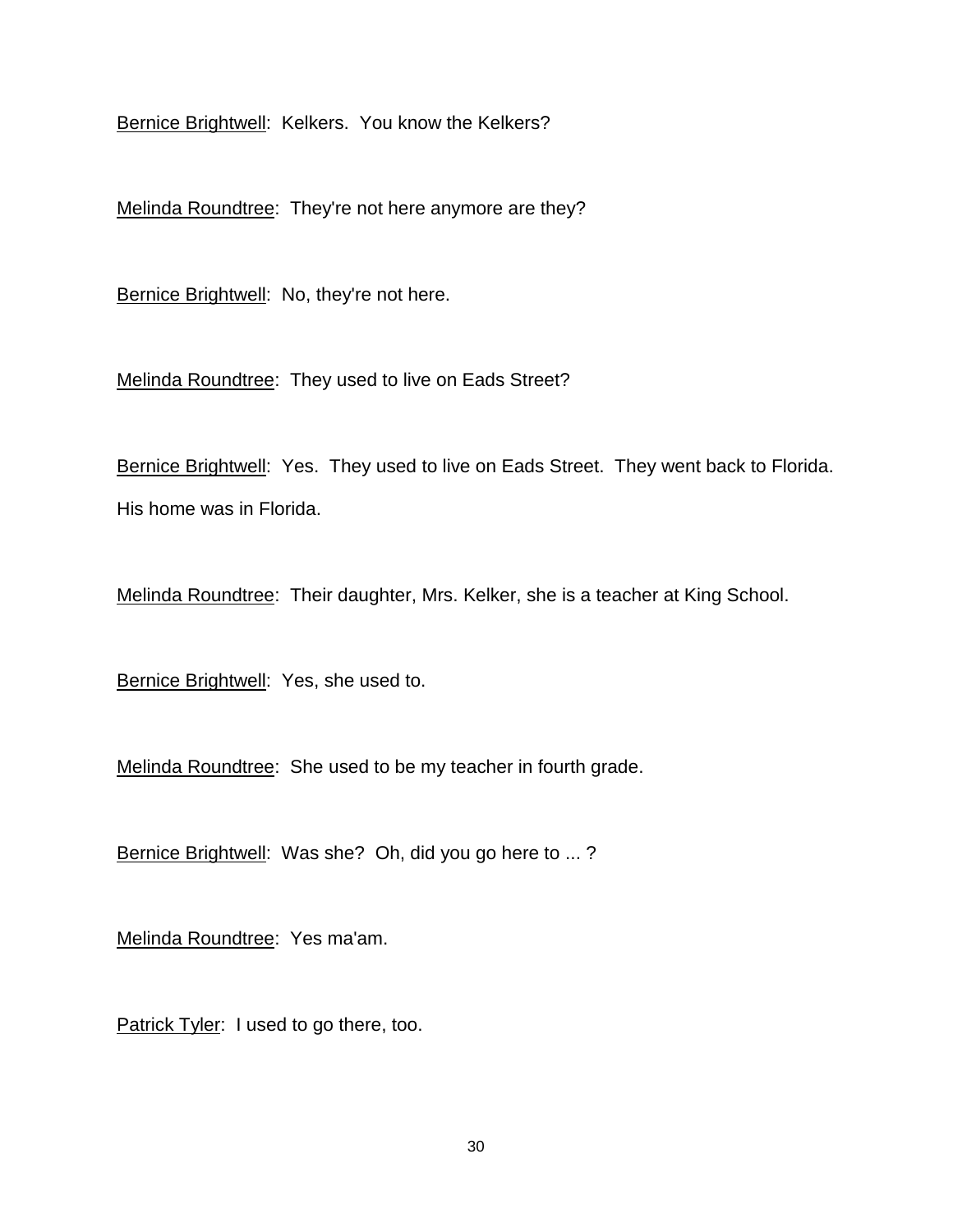Bernice Brightwell: Did you? They used to call it the Hays School when you were going, or did they ... ?

Melinda Roundtree and Patrick Tyler: No, it is still King.

Patrick Tyler: It was just recently built when we started.

Melinda Roundtree: You know Mr. Jordan, Sandy Jordan?

Bernice Brightwell: Yes, Sandy.

Melinda Roundtree: Sandy went there, too.

Bernice Brightwell: Yes, he was a janitor, wasn't he? I used to work in those elections up there, you know, school board elections. I used to work up there, and I got to see the school more that way than any other way. Now you see, when she came along she could get a good job, Ozella, teaching. I couldn't get it back when I finished.

Melinda Roundtree: What kinds of things do you like to do? What are your interests? Do you like to read or ... ?

Bernice Brightwell: I love to read.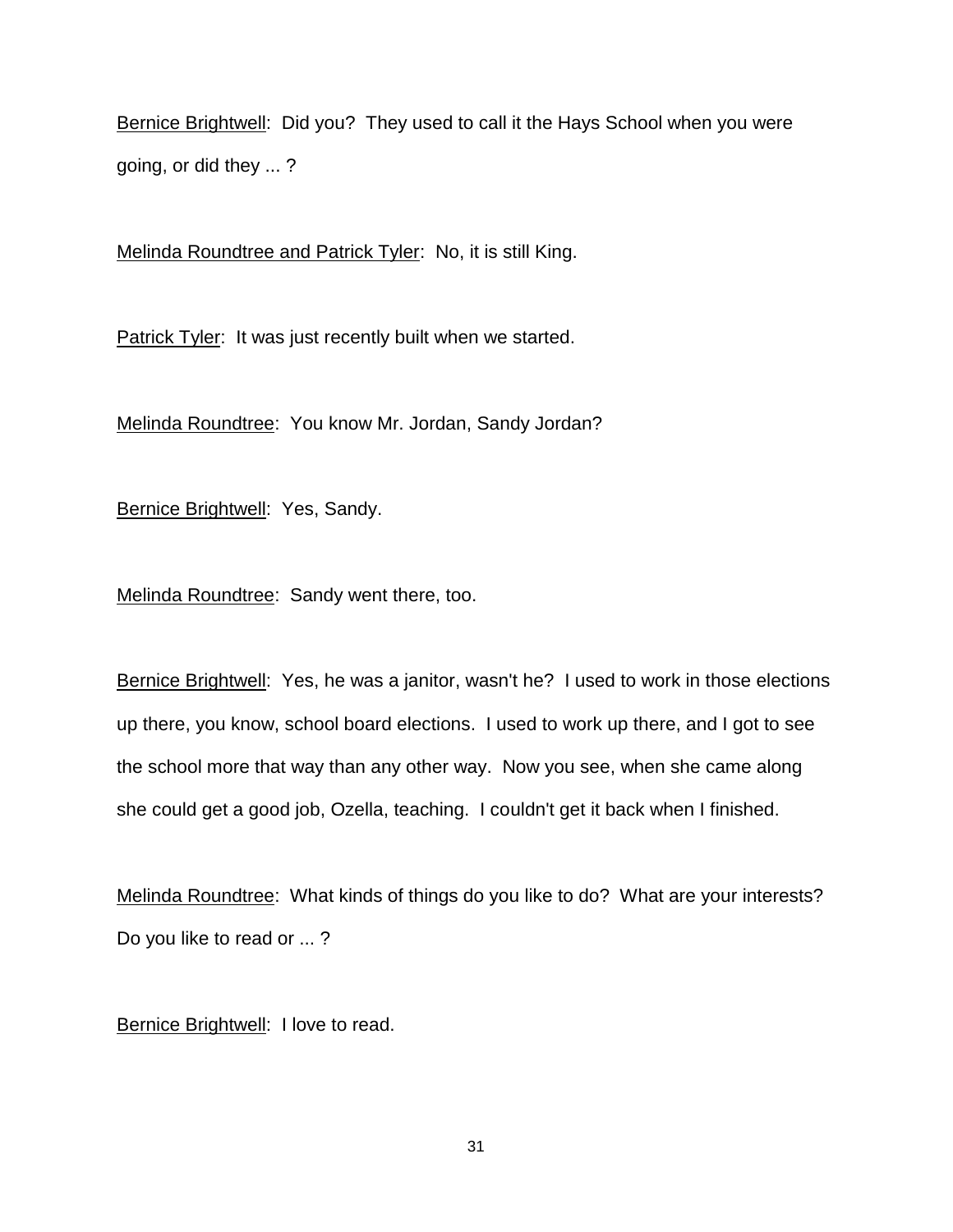Melinda Roundtree: What kind of things do you read?

Bernice Brightwell: I like to read heavy stuff. For fun I like to read mysteries. I like mysteries. I just love to read mysteries. And I like books like Roots. And Forever Amber, I read that. All those masterpieces, modern masterpieces. Of course, I had to read a whole lot in English.

Melinda Roundtree: Yes, I was going to say that. [Tape turned on and off for a moment.]

Bernice Brightwell: ... Slave and you had better not vote Democrat ticket. You better vote Republican. [Tape turned off and then back on.]

Patrick Tyler: That's because back then . . .

Bernice Brightwell: Because back then, my parents taught me to, you see. He [grandparent] taught them, and they taught me. So, we always voted Republican, always. And things here, are usually run by mostly Republican. That Crane, you know, he's Republican representative.

Patrick Tyler: How about during the sixties when John F. Kennedy got shot, and Martin Luther King?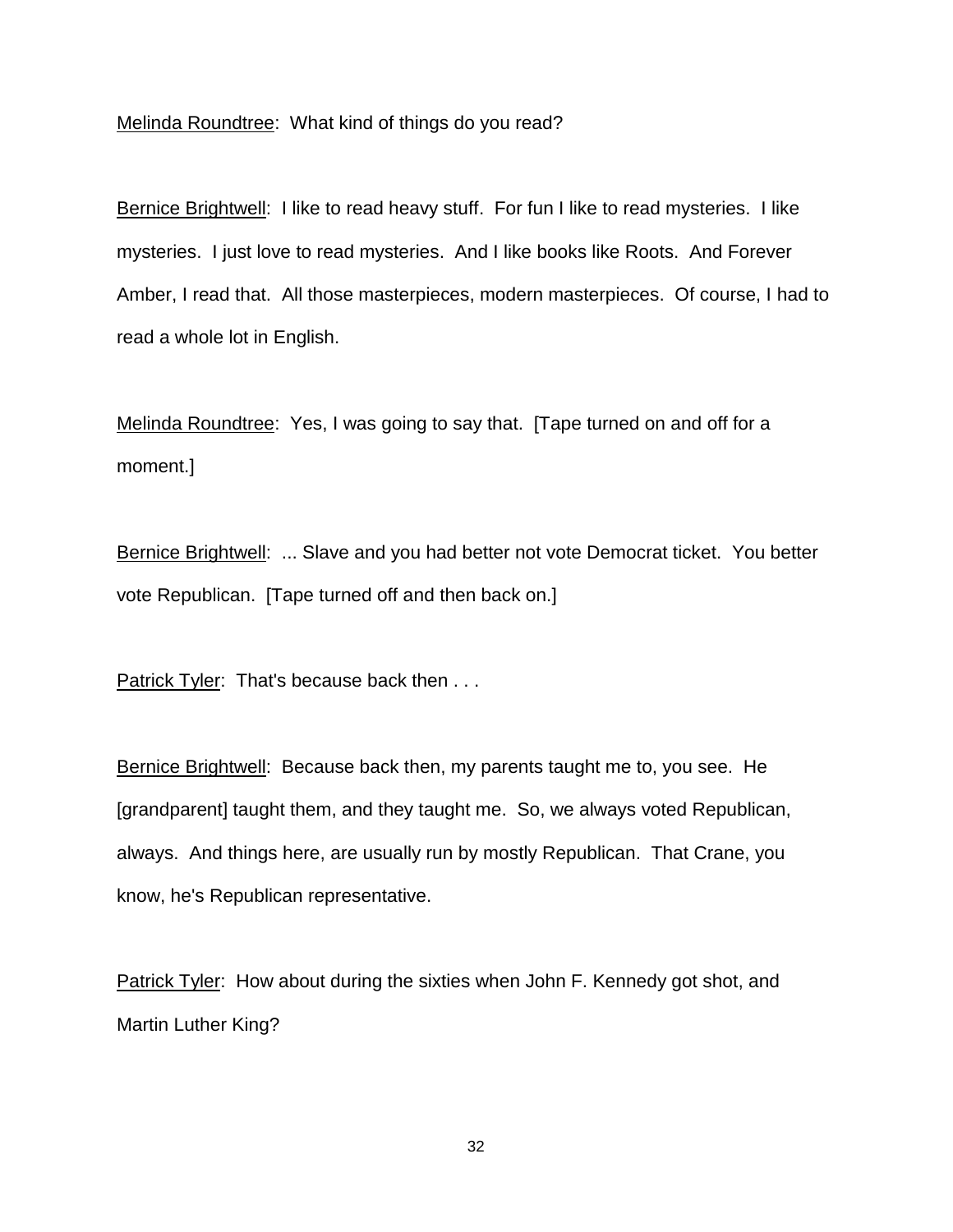Bernice Brightwell: I think a lot of people turned out to be Democrats when Kennedy ran. I really do. I think a lot of people - because they liked him as a man. I think he changed a lot of people's minds. I think a lot of people probably went over to the Democratic Party then, least I'm speaking for myself, and I think a lot of others did, too. I'm not much of a politician. I'm not much on politics. I know it's important, and I vote because I feel that we have the right to vote and we're given that right and should use it. I do believe that.

Patrick Tyler: How about during like the Civil Rights Movement with Martin Luther King? How did the community react?

Bernice Brightwell: I don't really know what their reaction was. Well, I think as far as the NAACP and all that around here, you know, I think that they try to make people cognizant of the fact that it was important - politics was important and they should vote. Because a lot of Negroes just don't vote. They just say, oh, we're not going to get anything anyway, so we just might as well not vote. So I think that they became more aware of the fact that they should be a part of things, and they should vote. I think this stimulated the Negro to voting more than they had been in the past.

Patrick Tyler: How did the Civil Rights Movement affect you in your own personal life?

Bernice Brightwell: Well, it didn't affect me so much because I was already secure and had my position. If it had come earlier, it would have done me some good, but as it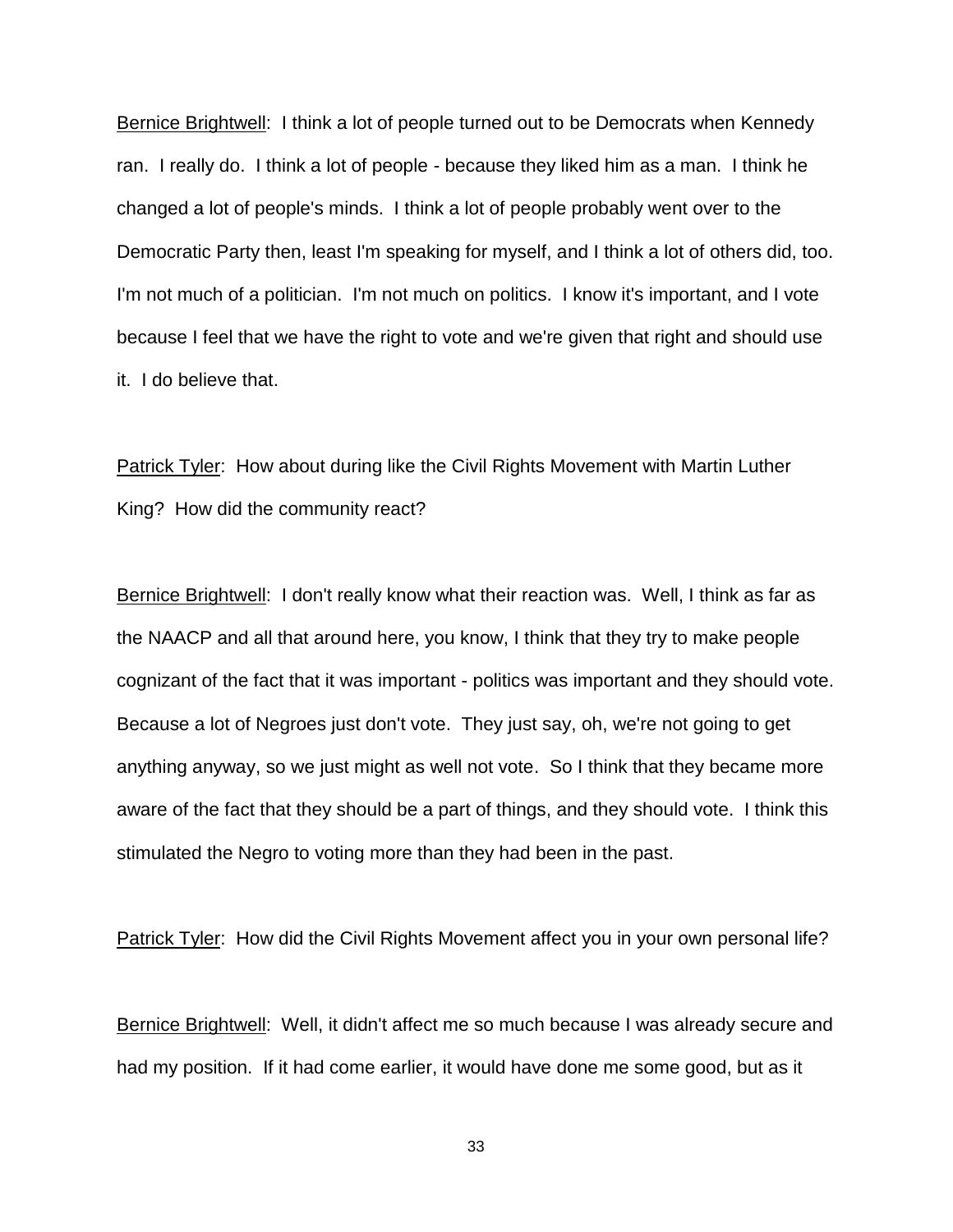was it already had - about time for me to leave now they come offering me some good positions, better positions - about time for me to retire. Come for an interview over to the personnel, University of Illinois personnel office. And it was too late then. See, now, I could have climbed upward and onward, but it was too late for me then. See all this came too late for me.

#### Melinda Roundtree: What did you want to do?

Bernice Brightwell: But I was glad to cooperate for the ones coming along now, you know for our people that are coming along now.

Melinda Roundtree: When you mastered English, what did you want to do? How did you want to use it in your career?

Bernice Brightwell: I really wanted to teach English, but now that I know that television and all that sort of thing is so popular now I would have gone into a different field. They call it journalism now. They don't call it that now. I would have gone into journalism. Do they still call it journalism?

Melinda Roundtree: Yes. I'm majoring in English/Journalism.

Bernice Brightwell: Well, that's what I would have gone into, but you see back in those days it wasn't needed like it is now. I would have preferred that to teaching. I found